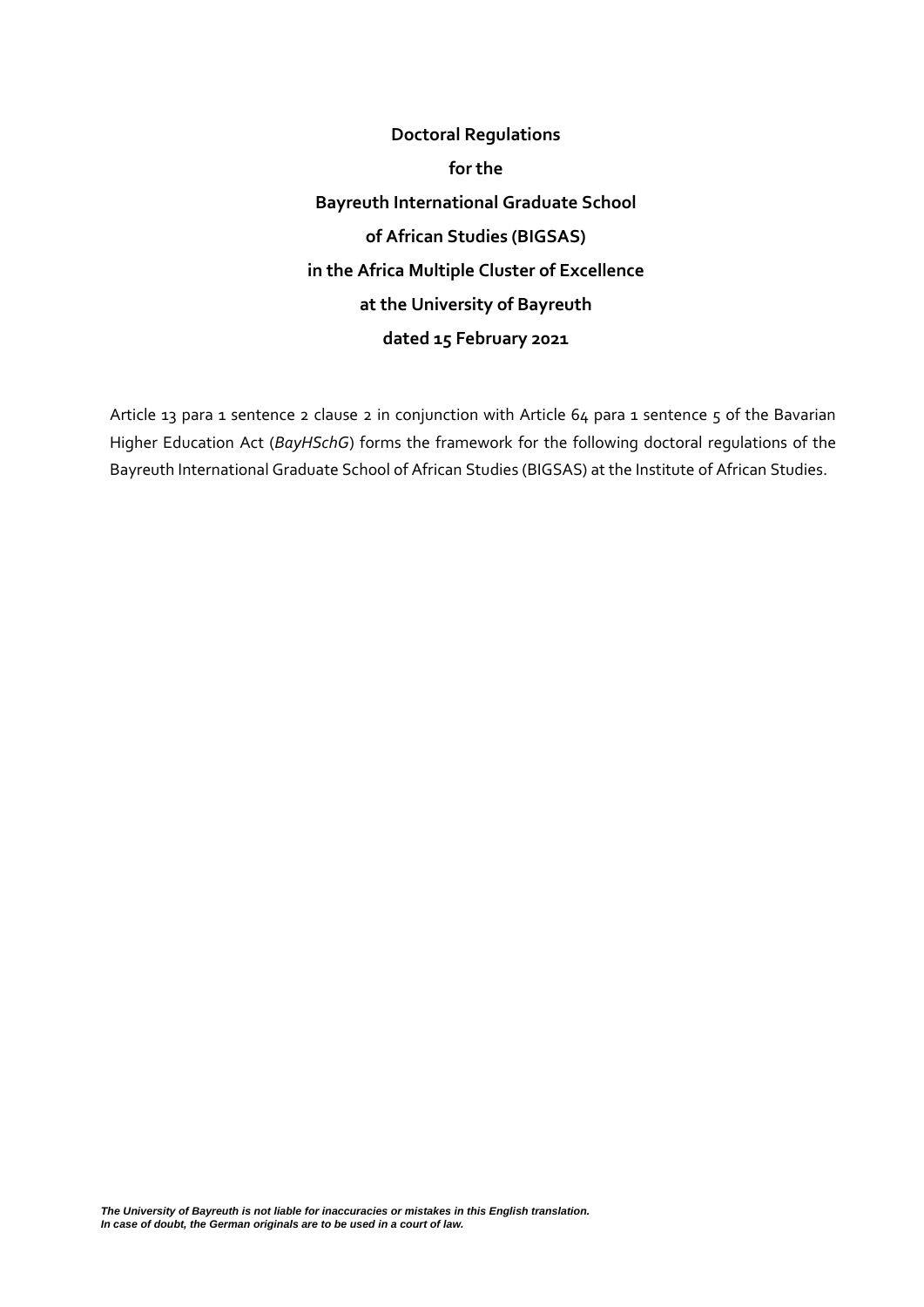### <span id="page-1-0"></span>**Contents**

| §1 Objectives of the Bayreuth International Graduate School of African Studies (BIGSAS) 3     |
|-----------------------------------------------------------------------------------------------|
|                                                                                               |
|                                                                                               |
|                                                                                               |
|                                                                                               |
|                                                                                               |
|                                                                                               |
|                                                                                               |
| § 9 Application for admission to the doctoral examination process, admission requirements  10 |
|                                                                                               |
|                                                                                               |
|                                                                                               |
|                                                                                               |
|                                                                                               |
|                                                                                               |
|                                                                                               |
|                                                                                               |
|                                                                                               |
|                                                                                               |
|                                                                                               |
|                                                                                               |
|                                                                                               |
|                                                                                               |
|                                                                                               |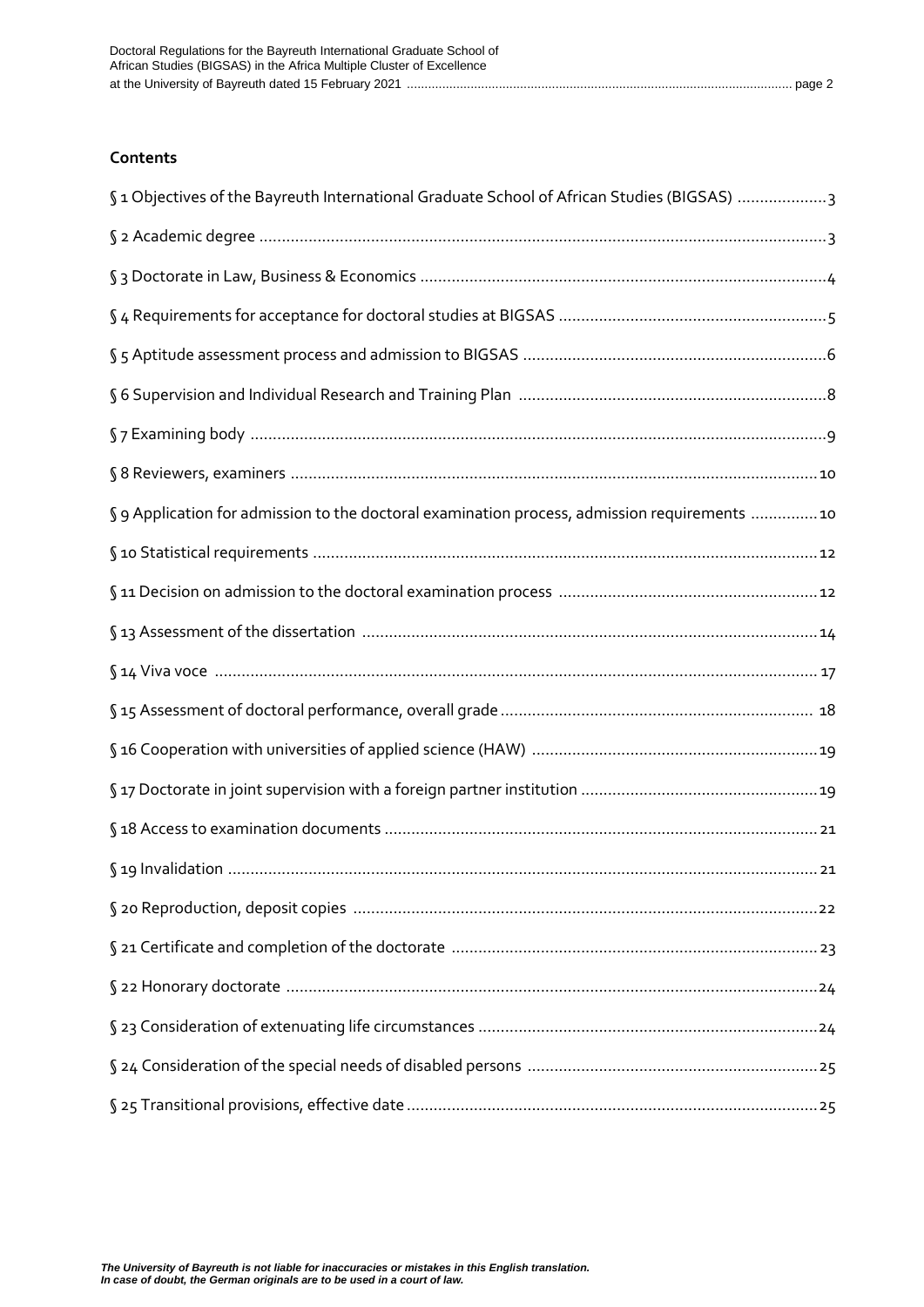### **§ 1**

### **Objectives of the Bayreuth International Graduate School of African Studies (BIGSAS)**

<sup>1</sup>TheBayreuth International Graduate School of African Studies (BIGSAS) is incorporated across faculties and disciplines in the field of African studies and, in accordance with § 9 para 2 of the Regulations of the Africa Multiple Cluster of Excellence, is responsible for the training of doctoral researchers and for the implementation of doctorates. 2According to § 15 para 2 of the University of Bayreuth's Constitution in the version of the Eleventh Set of Amendments dated 5 April 2019, it is part of the Africa Multiple Cluster of Excellence. 3The aim of BIGSAS is to offer young scholars, in addition to their research work, an excellent education which enables them to meet future requirements in the various areas of Africarelated research and to contribute creatively to the further development of scientific concepts. 4BIGSAS offers structured and intensive supervision during the doctorate, which is to be carried out primarily in Bayreuth. 5This combines doctoral researchers' academic qualifications with the teaching of careerrelevant skills.

### **§ 2 Academic degree**

- <span id="page-2-0"></span>(1)  $\sqrt{10}$  1The University of Bayreuth awards the following academic degrees by way of BIGSAS in accordance with the present doctoral regulations
	- 1. *Doktorin der Philosophie* / *Doktor der Philosophie* (abbreviated as Dr. phil.) and
	- 2. *Doktorin der Naturwissenschaften* / *Doktor derNaturwissenschaften* (abbreviated as Dr. rer. nat.)

<sup>2</sup>The doctoral degree may also be awarded jointly with a foreign university/faculty on the basis of a doctorate carried out jointly in accordance with § 17.

- (2)  $\frac{1}{1}$  1If the supervisor in accordance with § 7 para 1 sentence 4 belongs to the Faculty of Biology, Chemistry & Earth Sciences or the Faculty of Languages & Literatures or the Faculty of Humanities & Social Sciences, the supervisor will be involved in the doctoral examination process. 2The individual provisions are governed by §11 para 2 sentence 2, §13 para 5 sentences 5 and 6, §14 para 2 sentence 1 number 6, and § 21 para 2 sentence 3.
- (3) <sup>1</sup>The doctoral performance consists of a scholarly paper (dissertation) written independently by the doctoral researcher and the defence of the dissertation in the context of a viva voce examination. 2The dissertation can take the form of a monograph or a cumulative dissertation consisting of at least three individual papers.  $_3$ The details are governed by § 12.  $_4$ The award of the academic degree depends on the faculty affiliation of the supervisor of the doctoral thesis.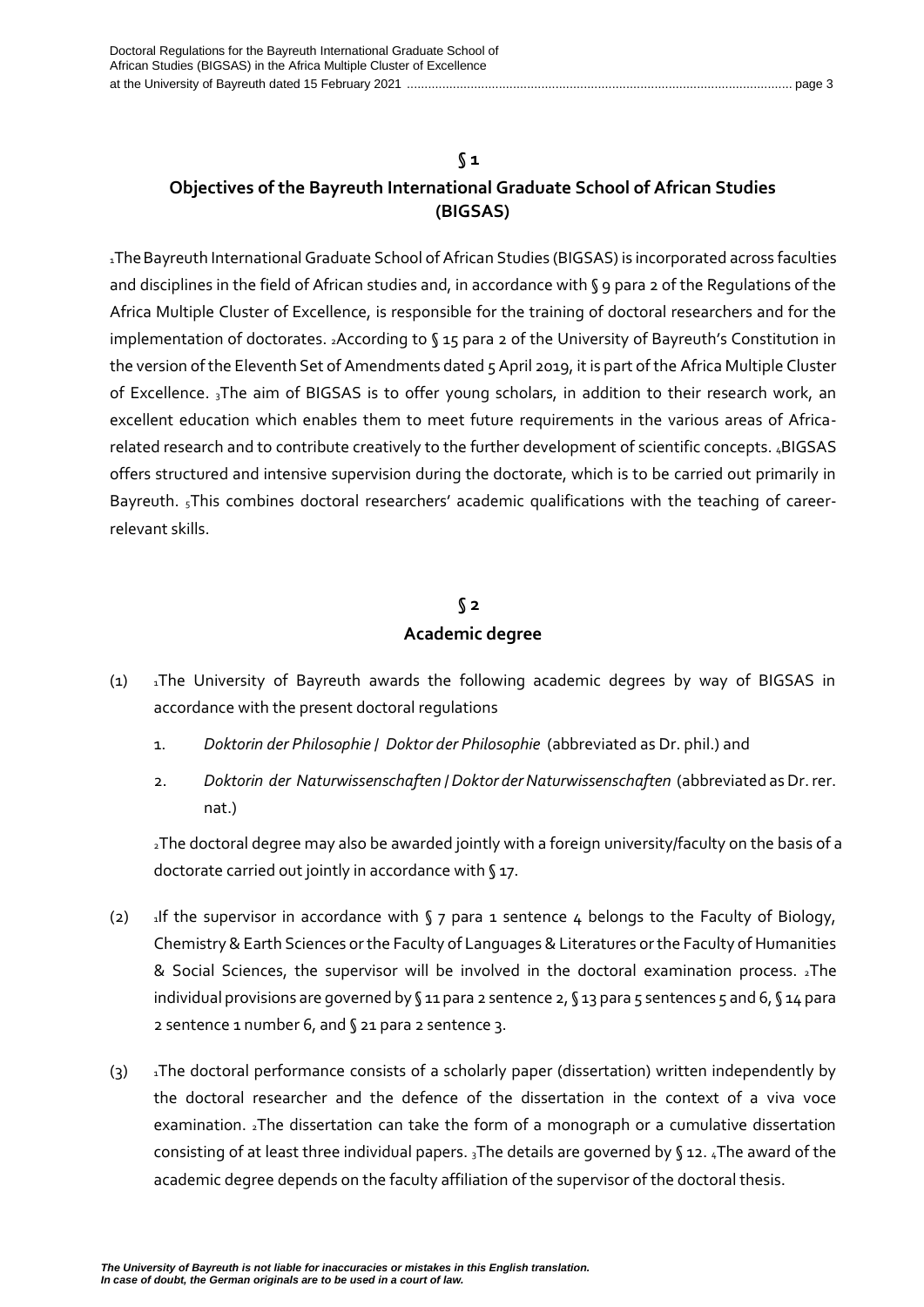- $(4)$  IThe dissertation should demonstrate the doctoral researcher's ability to carry out independent and advanced scholarly work. 2In the viva voce, the candidate is to demonstrate an appropriate level of knowledge in the subject of his or her dissertation and related fields as well as the appropriate application of the methods and theories essential to his or her subject.
- (5) Insofar as decisions adversely affecting a person are to be made in accordance with the following provisions, these must be justified to the applicant and the doctoral researcher and must be accompanied by information on how to appeal.
- (6) With regard to the exclusion of a committee member due to personal involvement or apprehension of bias, Article 41 para 2 BayHSchG applies.

### **§ 3 Doctorate in Law, Business & Economics**

- <span id="page-3-0"></span>(1) <sup>1</sup>BIGSAS is also open to persons who wish to pursue a doctorate in the fields of law, business, and economics. 2In these cases, the doctoral regulations for the Faculty of Law, Business & Economics of the University of Bayreuth will apply starting on the date of the new version (as amended).
- (2)  $1$ § 4 to § 6 will apply insofar as they do not conflict with the doctoral regulations of the Faculty of Law, Business & Economics. 2The supervisor according to §6 para 1 sentence 4 should, if possible, be identical with the supervisor of the dissertation according to  $\sqrt{ }$  7 para 1 sentence 3 of the doctoral regulations for the Faculty of Law, Business & Economics.
- (3) <sup>1</sup>A certificate of membership in BIGSAS and the associated activities can be issued upon presentation of the diploma for successful completion of the doctoral examination in the Faculty of Law, Business & Economics (§ 18 para 1 of the Doctoral Regulations for the Faculty of Law, Business & Economics), as well as proof of other achievements. 2Proof of having passed the doctoral examination is equivalent to permission to use the doctoral degree for a limited period of time according to § 18 para 4 of the doctoral regulations for the Faculty of Law, Business & Economics. <sup>3</sup>The certificate is issued in German, with an additional English or French translation. 4It must be signed by the Dean of BIGSAS.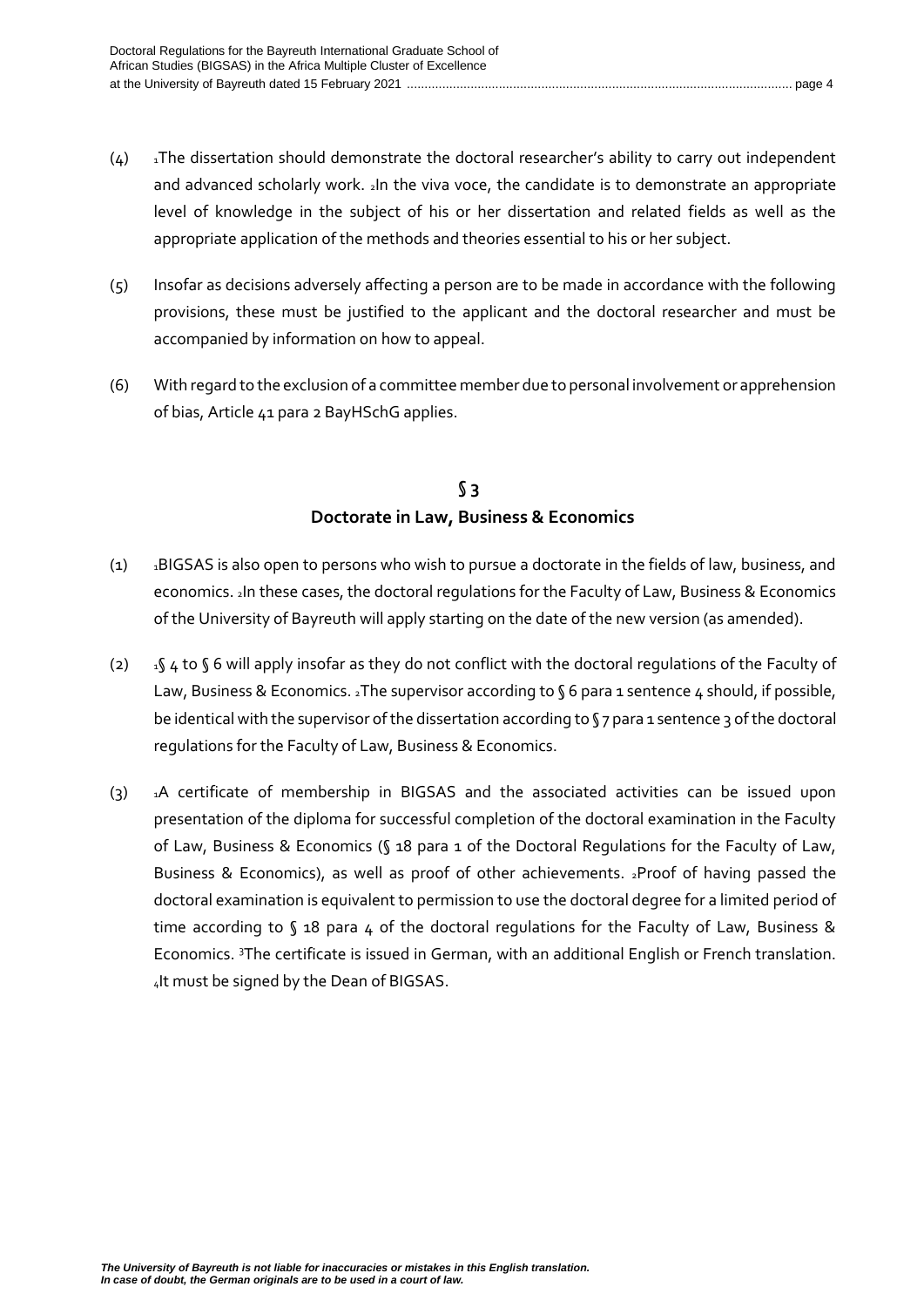### **§ 4**

### **Requirements for acceptance for doctoral studies at BIGSAS**

- <span id="page-4-0"></span> $(1)$  1For acceptance for doctoral studies and admission to BIGSAS, the applicant must meet the following requirements:
	- 1. he or she must have a higher education entrance qualification according to BayRS 2210-1-3- UK/WFK (as amended),
	- 2. he or she must have completed a subject-related higher education degree in the Federal Republic of Germany with a *Diplom*, *Magister*, master's degree, or state examination and a grade of at least "good" (in the case of a state examination in law, with a grade of at least "fully satisfactory"), or have an equivalent foreign degree,
	- 3. he or she must have successfully participated in the aptitude assessment process according to  $$5,$
	- 4. he or she must not have already failed the doctoral examination on the final attempt in accordance with the present doctoral regulations or a similar doctoral examination,
	- 5. he or she must not have shown himself or herself to be unworthy of holding a doctoral degree by his or her conduct, and
	- 6. he or she must have concluded a written supervision agreement with a lecturer authorized to conduct examinations, in which the framework conditions of the doctoral relationship (in particular confirmation of the supervisor with regard to the supervision of the dissertation, dissertation topic, planned essential procedure of the dissertation, as well as the financing of the doctoral phase) are specified; there is no entitlement to the conclusion of a supervision agreement.

<sup>2</sup>The requirements described in sentence 1 number 2 is also deemed to be fulfilled if the applicant can prove that he or she has completed a subject-related higher education degree with a baccalaureate/bachelor's degree examination and an overall grade of "very good", whereby a thesis was written as part of the baccalaureate/bachelor's degree examination which was assessed with the grade of "very good", as well as a degree programme of at least two semesters in a subject-related master's programme.

(2) 1Examinations and coursework completed at foreign universities will be recognised by the BIGSAS Steering Committee on request as a prerequisite for qualification, unless they are not equivalent to one of the degrees mentioned in para 1 number 2 or para 2. 2Equivalence agreements approved by the Standing Conference of the Ministers of Education and Cultural Affairs of the *Länder* and the German Rectors' Conference must be observed. 3If such equivalence agreements do not exist, the Steering Committee may request an opinion from the Central Office for Foreign Education of the Standing Conference of the Ministers of Education and Cultural Affairs of the *Länder* in the Federal Republic of Germany. <sub>4</sub>The applicant may apply for recognition of examination results obtained abroad before submitting the application for acceptance to BIGSAS.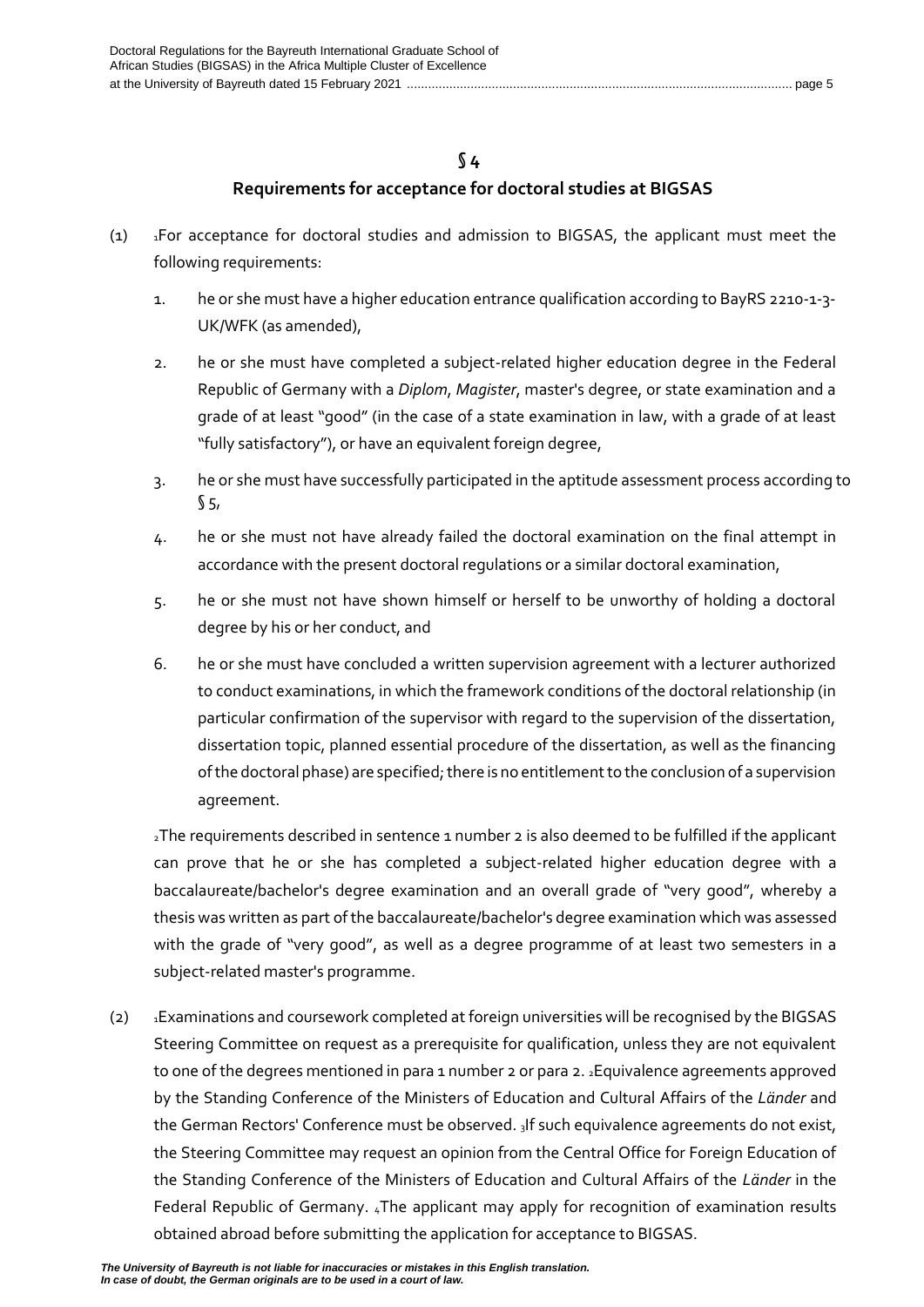- (3) Ihe necessary proof that the requirements for acceptance have been met and a declaration by the applicant that he or she has not already been accepted for a doctorate at another university or another doctoral institution of the University of Bayreuth with the same subject focus must be submitted to the Steering Committee. 2The latter decides on acceptance for doctoral studies and admission to BIGSAS.
- (4) With the application for acceptance for doctoral studies, online registration as an applicant at BIGSAS takes place.
- $(5)$  In the doctorate begins with the written confirmation of the acceptance for the doctorate and the admission to BIGSAS by the chairperson of the BIGSAS Steering Committee. 2If acceptance for doctoral studies is denied, § 2 para 5 applies.

### **§ 5 Aptitude assessment process and admission to BIGSAS**

<span id="page-5-0"></span>(1) <sup>1</sup>Suitability for acceptance for doctoral studies and admission to BIGSAS requires outstanding academic qualifications in the relevant subject, but on this basis also the already visible willingness and ability to deal with interdisciplinary theoretical and methodological issues. 2In preparation for the aptitude assessment process, a rapporteur from the applicant's subject area (subject-specific rapporteur) appointed by the Steering Committee provides a non-binding vote regarding suitability. 3If the application has a reasonable chance of success on the basis of the documents to be submitted in accordance with para 2 and the vote of the rapporteur, the rapporteur, in consultation with the potential academic supervisor, invites the applicant to an academic interview lasting approximately half an hour. 4He or she also invites the potential scientific supervisor, a representative of the Cluster's Office for Gender and Diversity, and the representative of the doctoral students on the BIGSAS Steering Committee. 5The interview can also take place digitally outside the premises of the University of Bayreuth with the help of telecommunication-capable terminals; the prerequisite is the consent of the applicant and compliance with data protection regulations. 6The rapporteur prepares a detailed written report on the interview, which concludes with a recommendation for acceptance or denial. 7In the event of a tie, the rapporteur will have the casting vote. 8The decision on acceptance for doctoral studies and suitability for admission to BIGSAS is made by the Steering Committee on the basis of the documents submitted.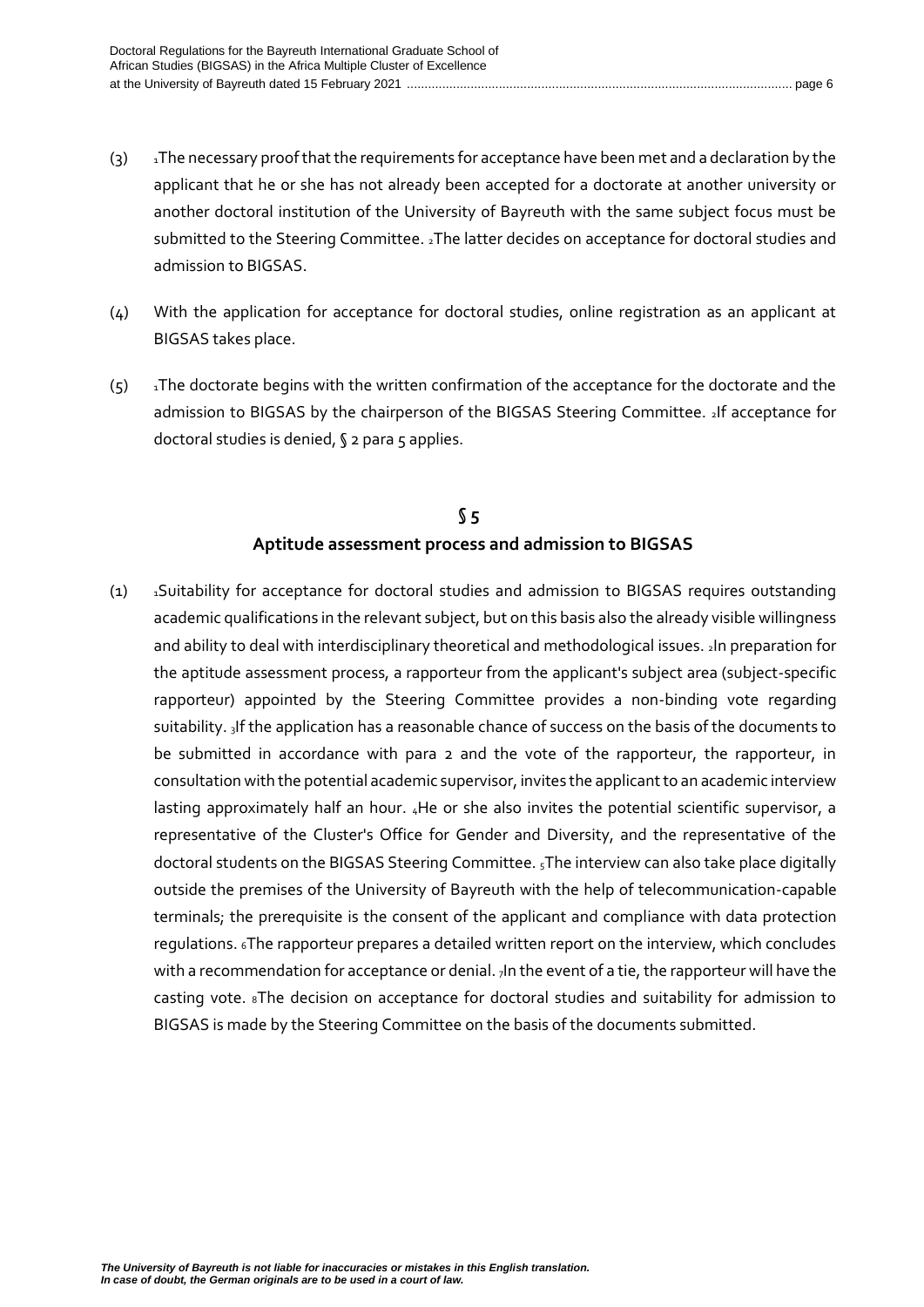- (2)  $\text{I}$ The following documents in German, English, or French must be submitted with the application:
	- 1. Curriculum vitae with a detailed description of the applicant's academic career;
	- 2. Cover letter;
	- 3. Proof of higher education entrance qualification;
	- 4. Copies of all degree certificates awarded to the applicant by a higher education institution;
	- 5. Self-certification by the applicant that he or she has neither been accepted for a doctorate at another university nor is enrolled at another university or university of applied science;
	- 6. List of publications, if applicable;
	- 7. Description of the content of the dissertation project (max.10 pages) as well as a one-page summary of the dissertation project in English;
	- 8. Degree thesis and, if applicable, other academic papers which provide information about the applicant's qualifications;
	- 9. Letters of recommendation from two university lecturers providing information about the applicant's qualifications and scientific potential.
- (3) Ihe outcome of the aptitude assessment process is to be sent to the applicant in writing.  ${}_{2}$ After successfully passing the aptitude assessment process and fulfilling the requirements according to §4 para 1 sentence 1 numbers 2 - 6, the applicant will receive written confirmation of acceptance for doctoral studies from the chairperson of the Steering Committee. 3In the event of a negative decision, § 2 para 5 shall apply. 4A record is to be made of the course of the aptitude assessment process. <sub>5</sub>The aptitude assessment process may be repeated once. 6A further repetition is not permitted.
- (4) Doctoral researchers accepted into BIGSAS may be enrolled as doctoral students.
- (5) Delegating the tasks incumbent on the Steering Committee to the Dean of BIGSAS on the basis of this provision is not permitted.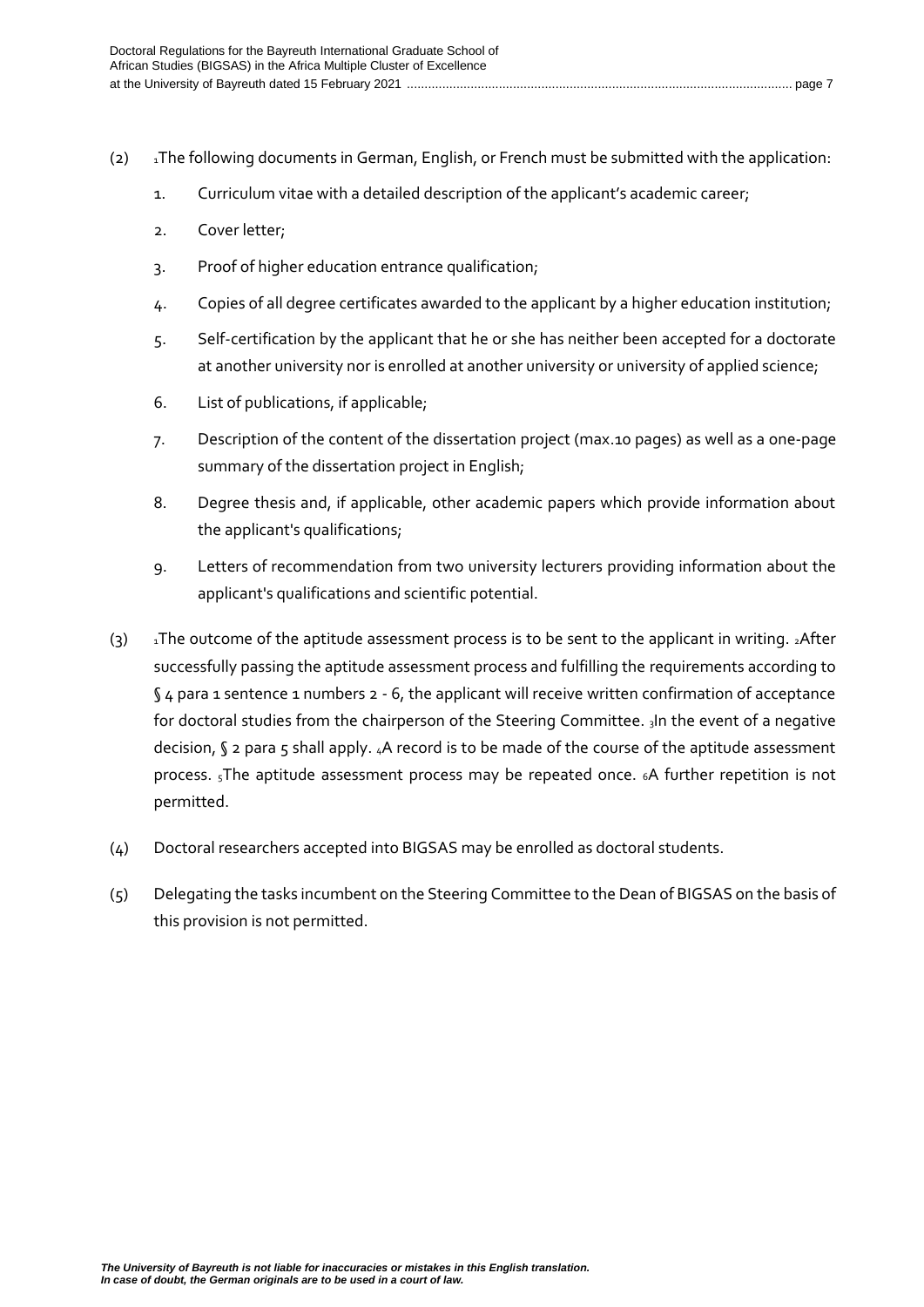### **§ 6**

### **Supervision and Individual Research and Training Plan**

- <span id="page-7-0"></span>(1)  $\overline{1}$  1BIGSAS combines the advantages of individual supervision and team support. 2The Members support the doctoral researcher in the planning and implementation of his or her research project as well as with regard to his or her personal development and career prospects. 3If he or she does not yet have a supervisor, one will be appointed by the Steering Committee for each doctoral researcher. 4In consultation with the doctoral researcher, the supervisor chooses two additional mentors who, together with the supervisor, form the Mentoring Group. 5Upon request, a new supervisor may be appointed once by the Steering Committee.
- $(2)$  <sup>1</sup>Within three months after acceptance for the doctorate and admission to BIGSAS, the doctoral researcher, in collaboration with his/her supervisor, specifies the content of the supervisory agreement by developing an Individual Research Training Plan (IRTP) tailored to the doctoral student's research project. 2This aims to ensure the teaching of academic and career-oriented skills. 3Subsequent changes to the Individual Research and Training Plan require the consent of the supervisor. 4Further details are governed by the Codex of Doctoral Studies and Mentorship of BIGSAS.
- (3)  $\overline{1}$  1The supervisor may terminate the supervisory relationship in particular if
	- 1. the doctoral researcher subsequently proves to be unsuitable;
	- 2. despite sufficient supervision, it becomes apparent after a sufficiently long processing time that a successful completion of the doctorate can no longer be expected within a reasonable period of time
	- or
	- 3. the basis of trust in the supervisory relationship is destroyed and cooperation no longer appears possible.

<sup>2</sup>The same applies to the doctoral researcher. <sup>3</sup>With the termination of the supervisory relationship, the doctoral researcher leaves BIGSAS, unless another supervisory relationship is established. <sup>4</sup>Prior to termination, the mentors and the Steering Committee shall be involved, stating the reasons, and shall be given the opportunity to comment.  $s$ In the case of no.  $3$ , the Steering Committee may, depending on the situation in the individual case, take the appropriate measures for the amicable continuation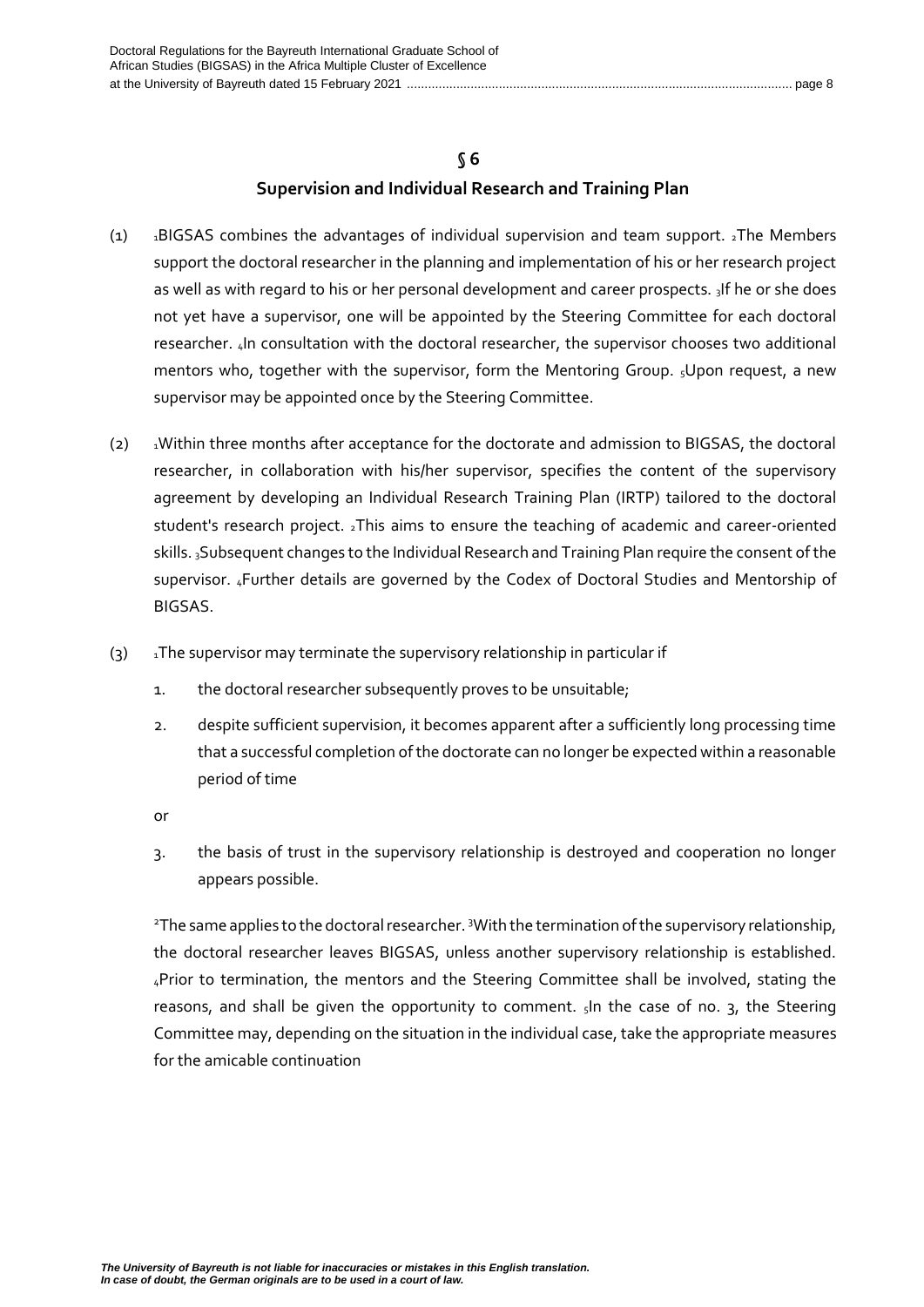of the supervisory relationship (e.g. carrying out conflict counselling); § 4 para 1 sentence 1 number 6 and § 6 para 1 sentence 5 shall apply accordingly.

(4) In the case of doctorates with universities of applied science/HAWs (§ 16), the dissertation is supervised equally by the participating teaching staff of the university of applied science/HAW and the university who are authorised to administer examinations, and the supervisory agreement and the Individual Research and Training Plan are concluded jointly by them and the doctoral researcher.

# **§ 7 Examining body**

- <span id="page-8-0"></span> $(1)$  1The doctoral regulations are implemented by the Steering Committee and the Examination Committee. 2The members of the Steering Committee and its decision-making procedure are set out in § 6 of the BIGSAS Regulations dated 31 August 2019 (as amended).
- (2)  $\text{I}$ The Dean of BIGSAS ensures that the provisions of the present doctoral regulations are followed. <sup>2</sup>His or her more detailed duties and powers are set out in § 5 of the BIGSAS Regulations dated 31 August 2019 (as amended).
- (3) The academic supervisors as well as the procedure of appointment and dismissal of academic supervisors result from the regulations on membership in § 3 of the BIGSAS Regulations dated 31 August 2019 (as amended).
- $(4)$  1The Examination Committee performs the duties assigned to it in the present doctoral regulations. 2It is appointed by the Steering Committee immediately after the start of the doctoral examination process in accordance with  $\zeta$  11 para 3 sentence 2 on the recommendation of the chairperson of the Steering Committee and is made up of the supervisor appointed in accordance with § 6 para 1 sentence 3 or sentence 5 and at least two other Members of BIGSAS who are authorised to administer examinations. 3The Examination Committee elects a chairperson from among its members, who may not be the supervisor at the same time. 4In the event of a tie, the chairperson of the Examination Committee will have the casting vote.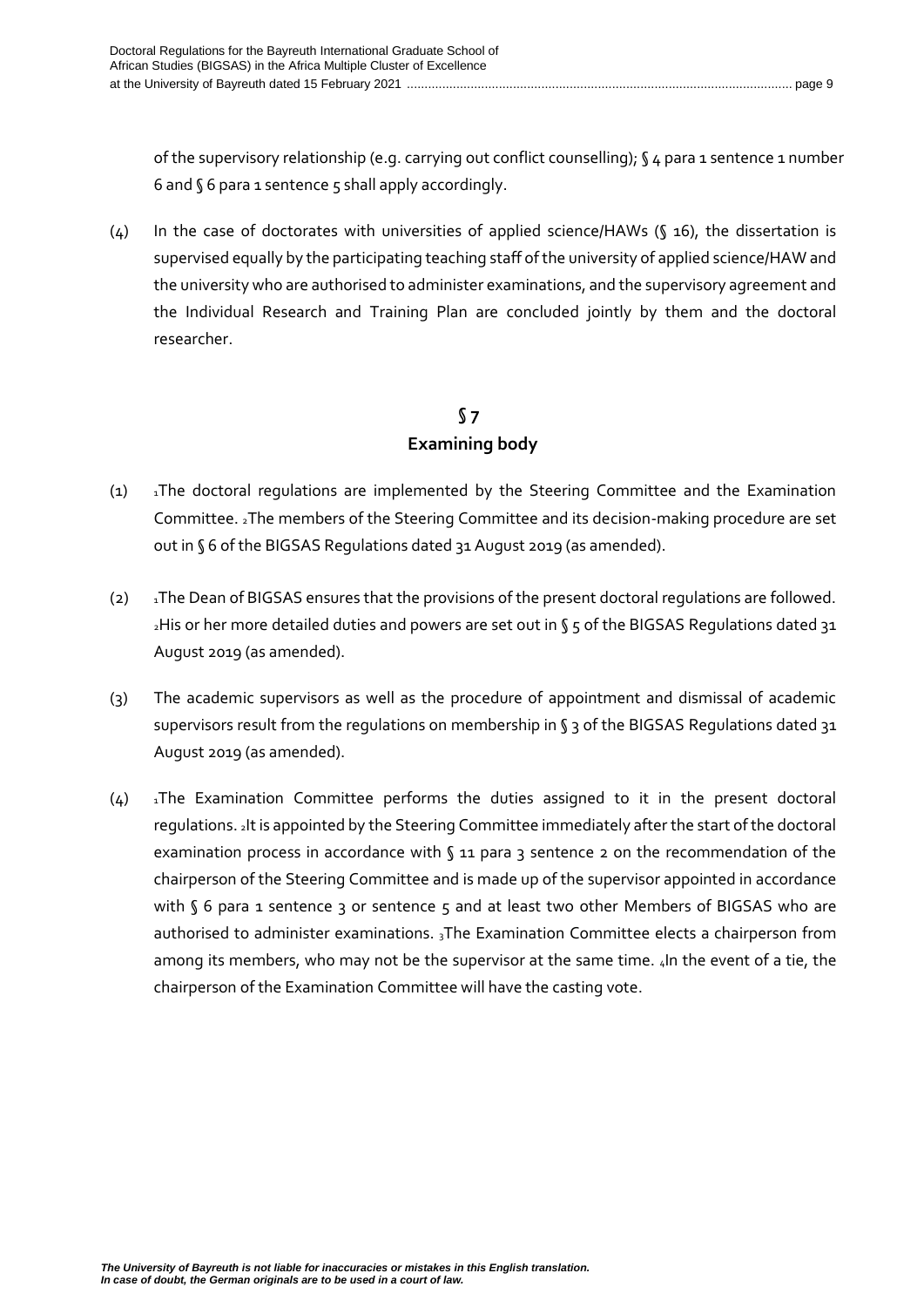### **§ 8 Reviewers, examiners**

<span id="page-9-0"></span><sup>1</sup>Those persons entitled to administer examinations in accordance with Art. 62 of the Bavarian Higher Education Act (BayRS 2210-1-1-WFK) in conjunction with the Higher Education Examination Ordinance (BayRS 2210-1-1-6-WFK) are eligible to administer examinations. 2Teaching staff from other German or foreign universities may also be appointed as examiners, provided that they fulfil the qualification requirements specified in Art. 62 para 1 BayHSchG in conjunction with § 4 HSchPrüferV. 3In particular, foreign scholars who come from countries which, according to their higher education regulations, do not have "Habilitation" status, but who can demonstrate many years of experience in the independent performance of tasks in research and teaching, are considered to be eligible to administer examinations. <sup>4</sup> In addition, § 16 applies to doctoral degrees awarded jointly with universities of applied science/HAWs, and § 17 applies in the context of binational doctoral degrees.

# **§ 9 Application for admission to the doctoral examination process, admission requirements**

- <span id="page-9-1"></span>(1)  $\sqrt{1}$  1The application for admission to the doctoral examination process must be submitted in written form to the chairperson of the Steering Committee. 2Admission is only granted to doctoral candidate who have been accepted for doctoral studies in accordance with  $\zeta$  5 and who have been admitted to BIGSAS as well as to doctoral candidates supervised within the framework of the BIGSAS. 3The application should only be submitted after the supervisor has approved the submission of the dissertation in a written statement. <sub>4</sub>The application must name the supervisor under whose supervision the dissertation was written.  $_5$ The application must include:
	- 1. evidence of meeting the requirements provided for under para 2,
	- 2. statement of the academic degree sought (§ 2 para 1),
	- 3. eight copies of the dissertation in accordance with § 12, as well as a declaration of consent by the doctoral candidate that the electronic version of the dissertation may be subject to a separate examination while respecting the author's rights and data protection law and that the University's bodies for academic self-regulations may investigate if there is suspicion of scientific misconduct.
	- 4. the following statutory declaration:

"I hereby affirm that I have produced the thesis at hand without any inadmissible help from a third party or the use of resources other than those cited; ideas incorporated directly or indirectly from other sources are clearly marked as such. In addition, I affirm that I have neither used the services of commercial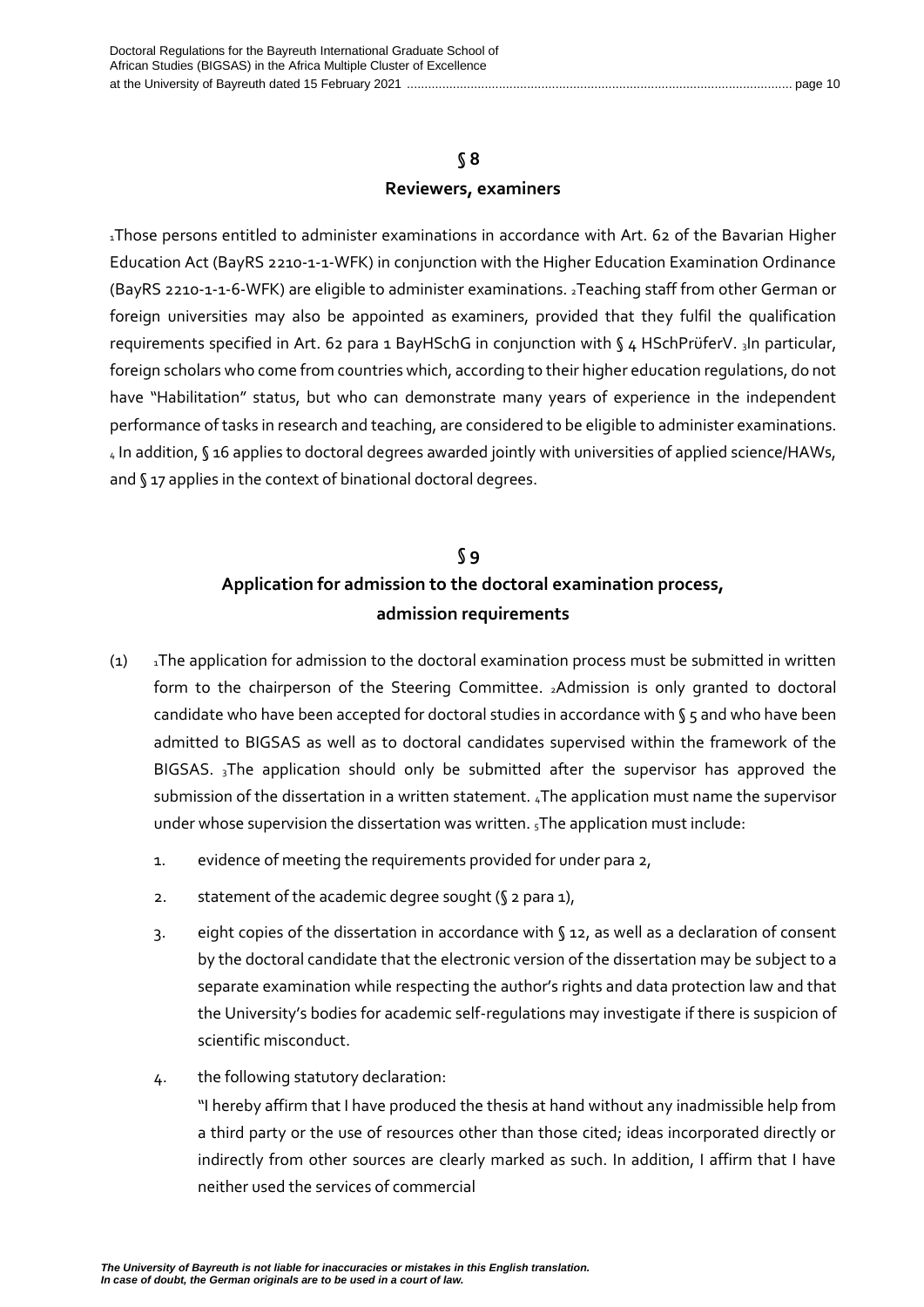consultants or intermediaries in the past nor will I use such services in the future. The thesis in the same or similar form has hitherto not been presented to another examining authority in Germany or abroad, nor has it been published.",

- 5. a continuation of the doctoral candidate's curriculum vitae that is already available,
- 6. a statement regarding the reviewers and examiners desired by the candidate for his or her viva voce,
- 7. an official certificate of good conduct, which must not be older than three months. In the case of foreign citizens, a certificate recognized as equivalent by the University of Bayreuth must be submitted. This can be an extract from the criminal record from one's home country, a certificate of good conduct, or a comparable document. In the case of members of the University of Bayreuth, the certificate of good conduct can be waived.
- (2)  $\blacksquare$  1As a prerequisite for admission to the doctoral examination process, the following achievements must be demonstrated in accordance with para 1 number 1:
	- 1. a lecture given at a subject-related external or international academic conference;
	- 2. publication of an article in a subject-related peer-reviewed scientific publication; publication is equivalent to proven acceptance of the article by the editorial board;
	- 3. participation in a summer school or a comparable academic event;
	- 4. a presentation given at a BIGSAS Colloquium;
	- 5. participation in the competence training to the extent determined by the Steering Committee.

<sup>2</sup>A maximum of one of the achievements to be provided in accordance with sentence 1 numbers 1 - 3 may be replaced by one of the other achievements in accordance with sentence 1 numbers 1 -3. 3On application, the Steering Committee shall decide in advance whether an achievement in accordance with sentence 1 numbers  $1 - 3$  provided by the doctoral candidate satisfies the requirements of sentence 1 numbers 1 - 3. 4In the case of a dissertation under joint supervision in accordance with § 18, achievements at the foreign educational institution involved shall be recognised; the Steering Committee shall decide on the details.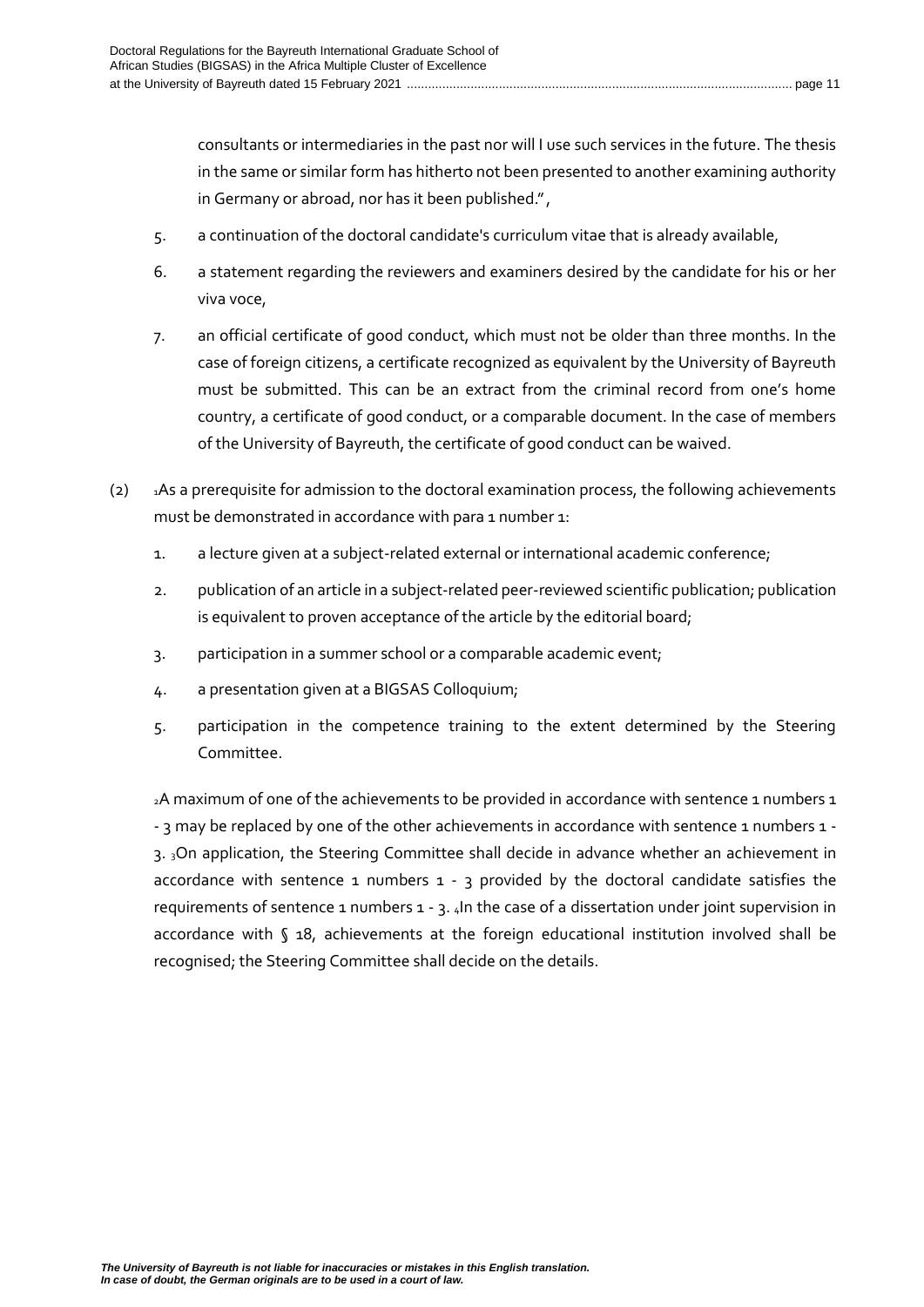### **§ 10 Statistical requirements**

- <span id="page-11-0"></span>(1) <sup>1</sup>In order to implement the Higher Education Statistics Act [Hochschulstatistikgesetz - HStatG] as amended, the doctoral candidates's personal data will be collected and automatically saved as described in § 5 HStatG by the relevant body of the University of Bayreuth using the application for acceptance to a doctorate; the data will be analysed in the framework of the doctorate to fulfil the legal responsibilities and for the purposes of legislation and planning in the field of higher education as given in § 1 (1) 1 and 2 HStatG. 2To this extent, the applicant is required to cooperate and provide his or her personal data (article 10 para 2 clause 3 BayHSchG).
- (2) <sup>1</sup>Regular reports or data transfers will be carried out to the Bavarian State Office for Statistics relating to the aspects given in the HStatG dated 2 November 1990 and to the university administration for the purpose of illustrating the University's statistics. 2Personal data is used and processed in line with the requirements of article 10 BayHSchG.

### **§ 11 Decision on admission to the doctoral examination process**

- <span id="page-11-1"></span>(1) <sup>1</sup>The chairperson of the Steering Committee examines whether the application for admission to the doctoral examination process meets the requirements specified in § 9 para 1. 2If this is not the case and the deficiencies are not remedied within a reasonable period set by the chairperson of the Steering Committee, the Steering Committee shall reject the application as inadmissible.  $_3$ The chairperson of the Steering Committee shall re-examine whether the requirements set out in §4 have been met. 4If it is found that one or more of the requirements are not or are no longer met, the application shall be rejected as inadmissible. 5This does not apply if the doctoral candidate had no knowledge or no grossly negligent ignorance of the existence of a reason for discontinuation at the time of the subsequent discontinuation of a requirement or, in the case of the non-existence of one or more requirements, did not intend to deceive others about non-fulfilment the admission requirements at the time of admission to the degree programme.  $_3$ In the event of a negative decision, § 2 para 5 shall apply.
- (2)  $\mu$ If the application for admission to the doctoral examination process meets the requirements specified in § 9 para 1, the chairperson of the Steering Committee submits it to the Steering Committee together with a written statement that the admission requirements have been met, and gives the Steering Committee the opportunity to comment. 2In the cases of § 2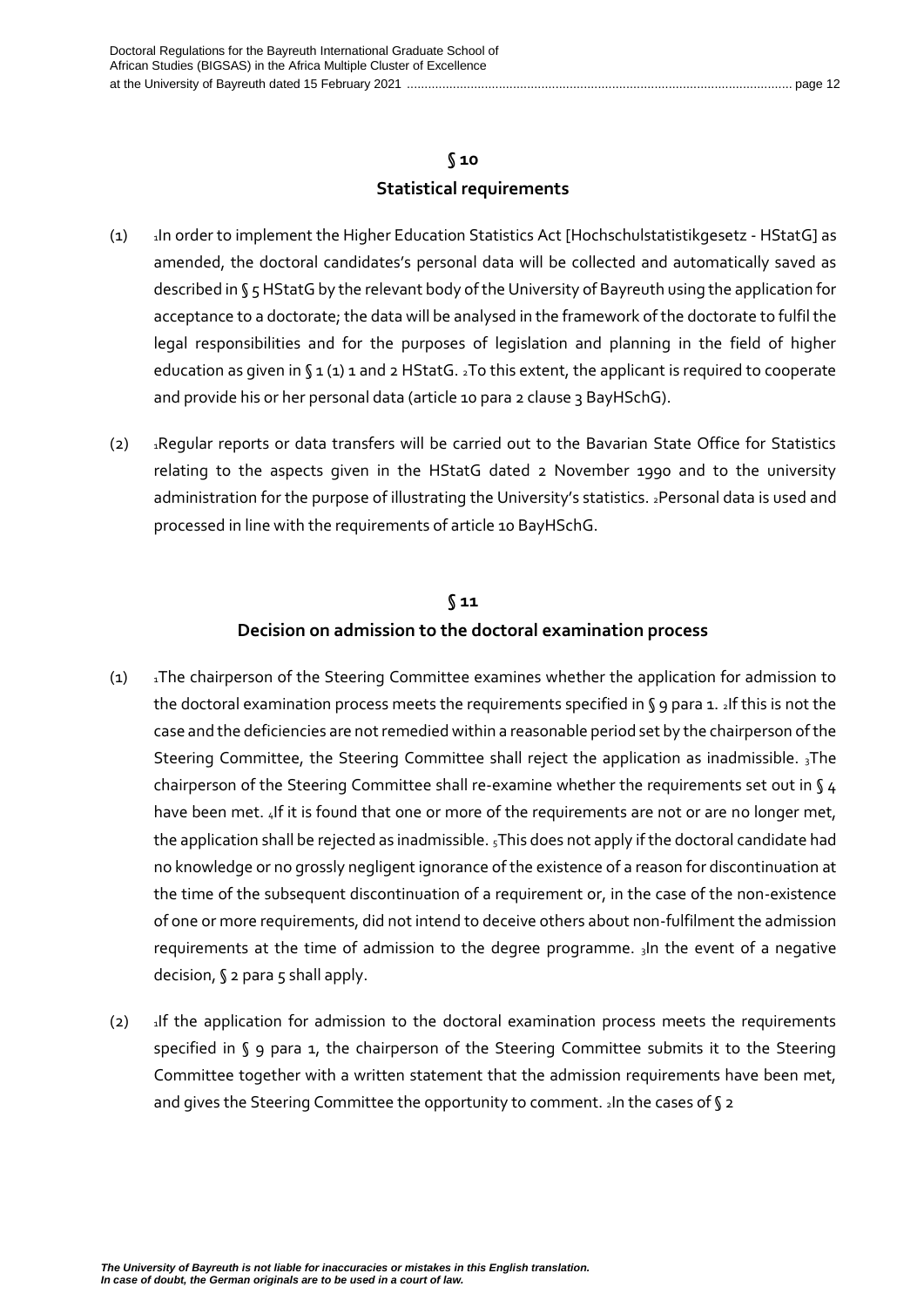para 2 sentence 1, the chairperson of the Steering Committee submits the written statement to the chairperson of the doctoral committee of the Faculty of Biology, Chemistry & Earth Sciences or the Faculty of Languages & Literatures or the Faculty of Humanities & Social Sciences and gives him or her the opportunity to comment.

- $(3)$  1The Steering Committee decides on the application for admission to the doctoral examination process, taking into account the comments received. 2The decision shall be taken within two weeks of receipt of the application. 3In the event of admission, the chairperson of the Steering Committee shall immediately thereafter appoint the Examination Committee pursuant to §7 para 4.
- $(4)$  In The application for admission to the doctoral examination process may only be withdrawn before the doctoral candidate has received a negative decision on admission to the doctoral examination process or before the viva voce has begun. 2In this case, the application is treated as if it had not been submitted.

# **§ 12 Dissertation**

- $(1)$  Ihe dissertation must represent an independent academic achievement and contribute to the solution of scholarly questions. 2Parts of the dissertation can already be published in advance. 3The dissertation may be based on a previously written *Diplom*, *Magister*, master's, or admission thesis, but must clearly go beyond this in its scientific findings. 4The dissertation must be written in German, English, or French. 5In justified cases, the Steering Committee may, at the request of the doctoral candidate, allow the dissertation to be written in another language if scientifically proven expert reviewers are available who are proficient in this language. 6The dissertation must be accompanied by a summary of several pages and a short curriculum vitae. <sub>7</sub>Both are to be written in the English language.
- (2)  $\alpha$ The dissertation must be submitted in typewritten form and bound; it must be paginated and include a table of contents and a bibliography. 2In addition, a text-equivalent electronic version of the dissertation in WORD format or, alternatively, in PDF format must be submitted on a suitable data carrier. 3The literature used as well as any other aids are to be stated completely. 4Quotations or paraphrases from the literature must be clearly marked as such.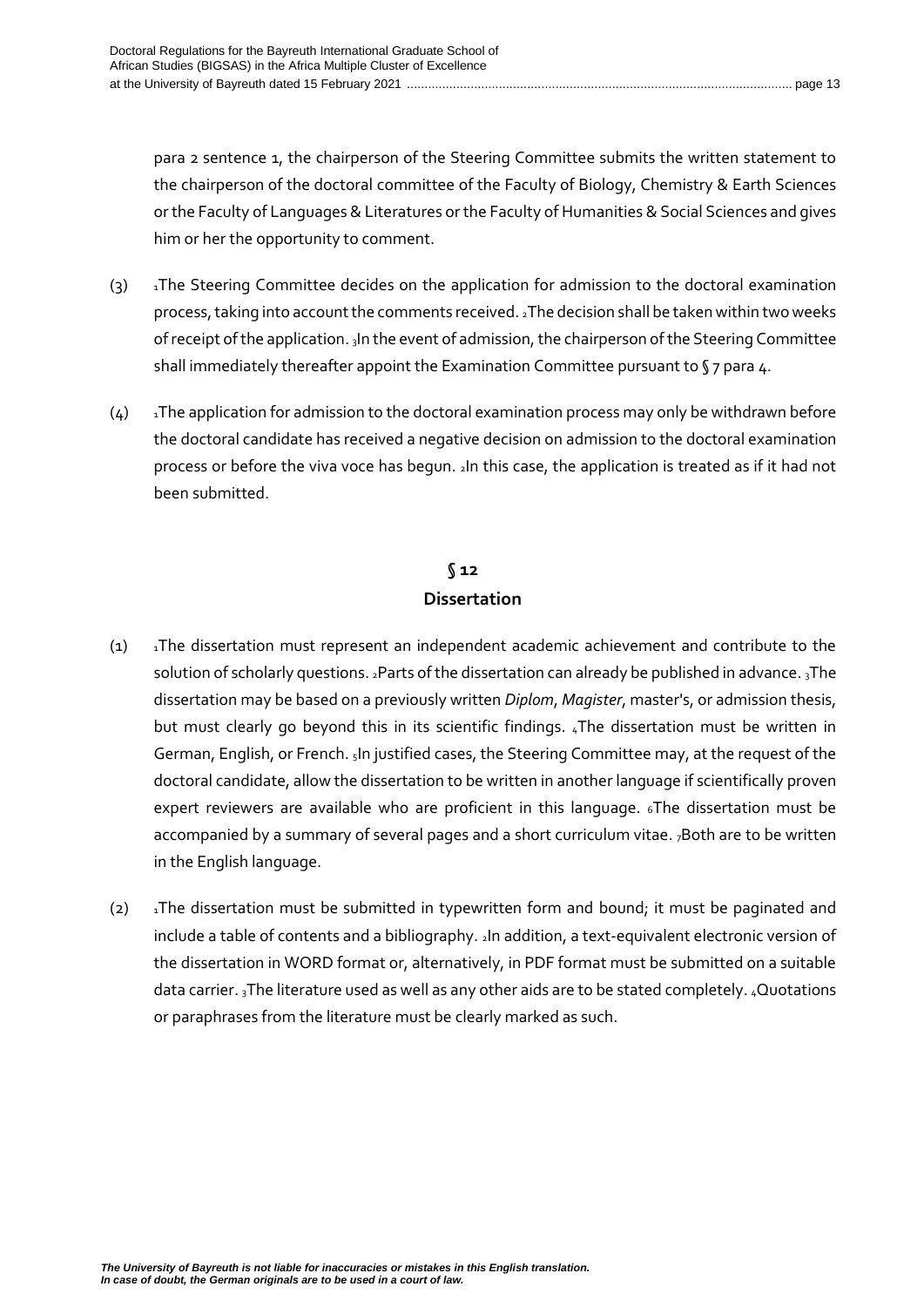(3)  $\mu$  1A cumulative doctorate is permissible in consultation with the academic supervisor. 2The minimum requirements of a cumulative dissertation are three publications in peer-reviewed, internationally visible journals. 3At least two of the publications must have already been published or accepted for publication, and a third must have been submitted. 4At least two ofthe publications must be written in first authorship. <sub>5</sub>Of the three publications, only two may have been written jointly with the academic supervisor and/or mentor. «In the case of co-authored contributions, authorship of the relevant authors in the individual parts of the publication must be clearly traceable and confirmed in writing by the doctoral candidate and the co-authors. 7None of these publications may already have been counted as a requirement for admission under § 9 para 2 sentence 1 number 2. 8In addition, a statement of between 50,000 and 70,000 characters must be submitted, explaining the thematic context of the published works and placing them in a broader scientific context. 9§ 12 para 1 sentence 4 and sentence 5 applies *mutatis mutandis*.

# **§ 13 Assessment of the dissertation**

- <span id="page-13-0"></span>(1) <sup>1</sup>After admission, the Examination Committee immediately appoints two reviewers to assess the dissertation in accordance with  $\sqrt{6}$  8.  $2$ The reviewers are thus members of the Examination Committee.  $3$ The person under whose supervision the dissertation was written as well as the person whose publication written jointly with the doctoral candidate was submitted as partial work according to § 12 are excluded as reviewers. 4If possible, at least one of the reviewers should come from an external university. <sub>5</sub>Each reviewer shall submit a written review of the dissertation in German, English, or French within a period of two months. 6If the deadline is not met, the Examination Committee may release the defaulting reviewer from his or her duties and appoint a new reviewer.
- (2) In the case of doctorates with universities of applied science/HAWs (§ 16), the two equally entitled supervisors of the dissertation of the university of applied science/HAW and the university are generally appointed as reviewers.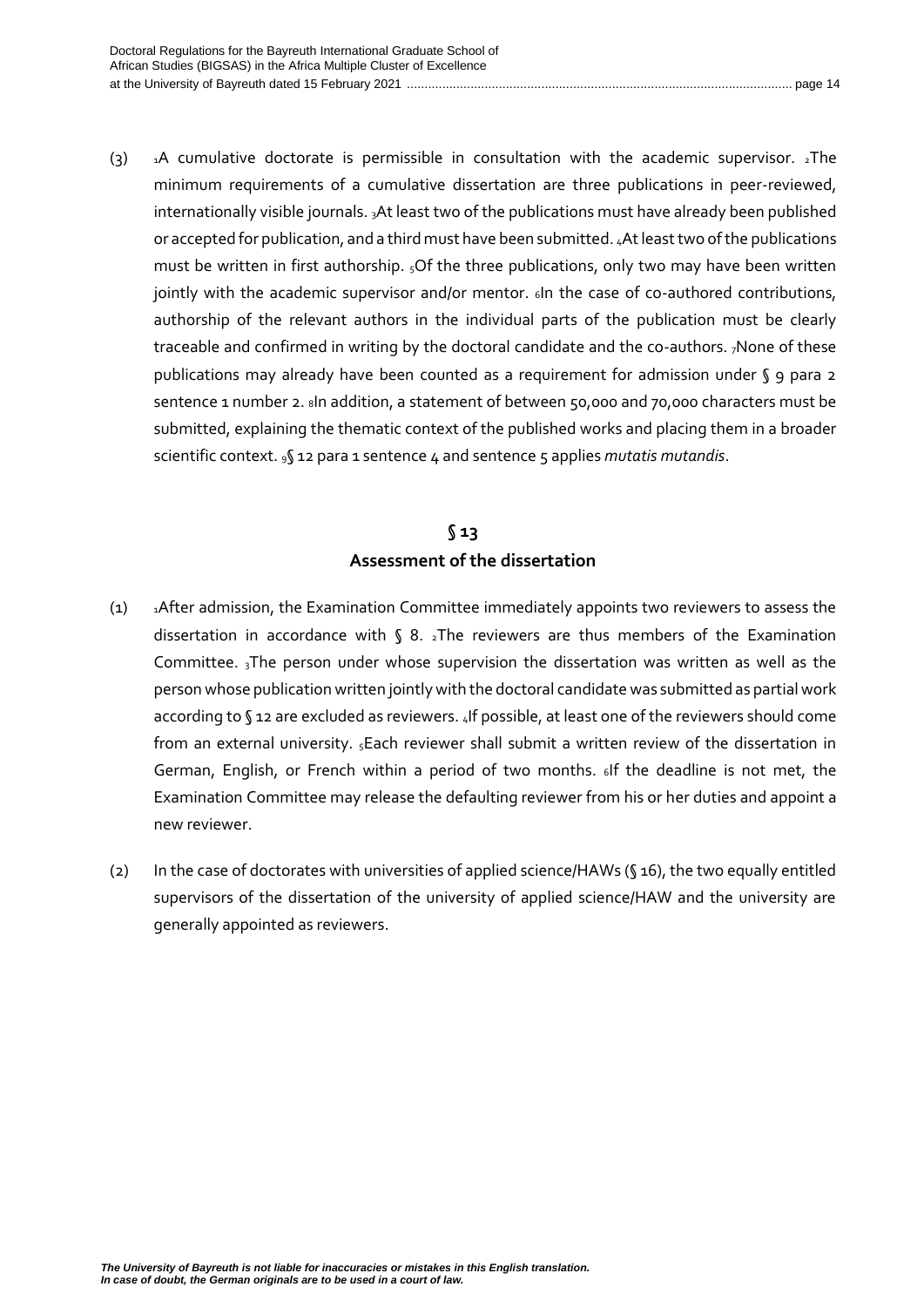#### (3) The reviewer may

- 1. propose the acceptance of the work and a grade in the range  $0 3.3$  according to the grading scale in § 15 para 1. The vote for acceptance may be combined with the proposal that the doctoral candidate be required to make changes or additions to the dissertation prior to publication; these changes or additions must be adequately specified in the proposal; or
- 2. propose the return of the dissertation for revision if he/she finds the dissertation inadequate (4.0 according to the grading scale in § 15 para 1), but considers acceptance possible after revision within a reasonable period of time, or
- 3. evaluate the dissertation as inadequate (4.0 according to the grading scale in § 15 para 1) and recommend its rejection.
- (4) The Examination Committee appoints a further reviewer if the reviewers' recommendation for the assessment of the dissertation differ by more than one grade or with regard to the acceptance or rejection of the dissertation, or if a reviewer requests the appointment of a further reviewer.
- $(5)$  1The reviews are submitted to the chairperson of the Examination Committee. 2When all reviews are available, the dissertation and the reviews are made available to the scientific supervisors of BIGSAS for two weeks by displaying them or sending the electronic version. 3The chairperson of the Examination Committee shall inform the scientific supervisors of BIGSAS and the doctoral candidate in writing of the start of the period of inspection; the doctoral candidate shall be informed at the same time of the opportunity to inspect the documents in accordance with sentence 8. 4In addition, the chairperson of the Examination Committee may make the dissertation and the reviews available to other persons entitled to administer examinations within the meaning of § 8 who are closely related to the work. 5These and the academic supervisors of BIGSAS can comment in writing on the reviews within the period allowed for submission or submit a review of the dissertation themselves. 6In the cases of § 2 para 2 sentence 1, the dissertation and the reviews shall be made available within the period according to sentence 1 to the professors and other persons who hold a *Habilitation* and belong to the Faculty of Biology, Chemistry and Earth Sciences or the Faculty of Languages & Literatures or the Faculty of Humanities & Social Sciences. <sup>7</sup>Sentence 4 applies *mutatis mutandis*. 8Upon request, the doctoral candidate shall be granted access to the reviews during the period of inspection. <sub>9</sub>The chairperson of the Examination Committee determines the time and place.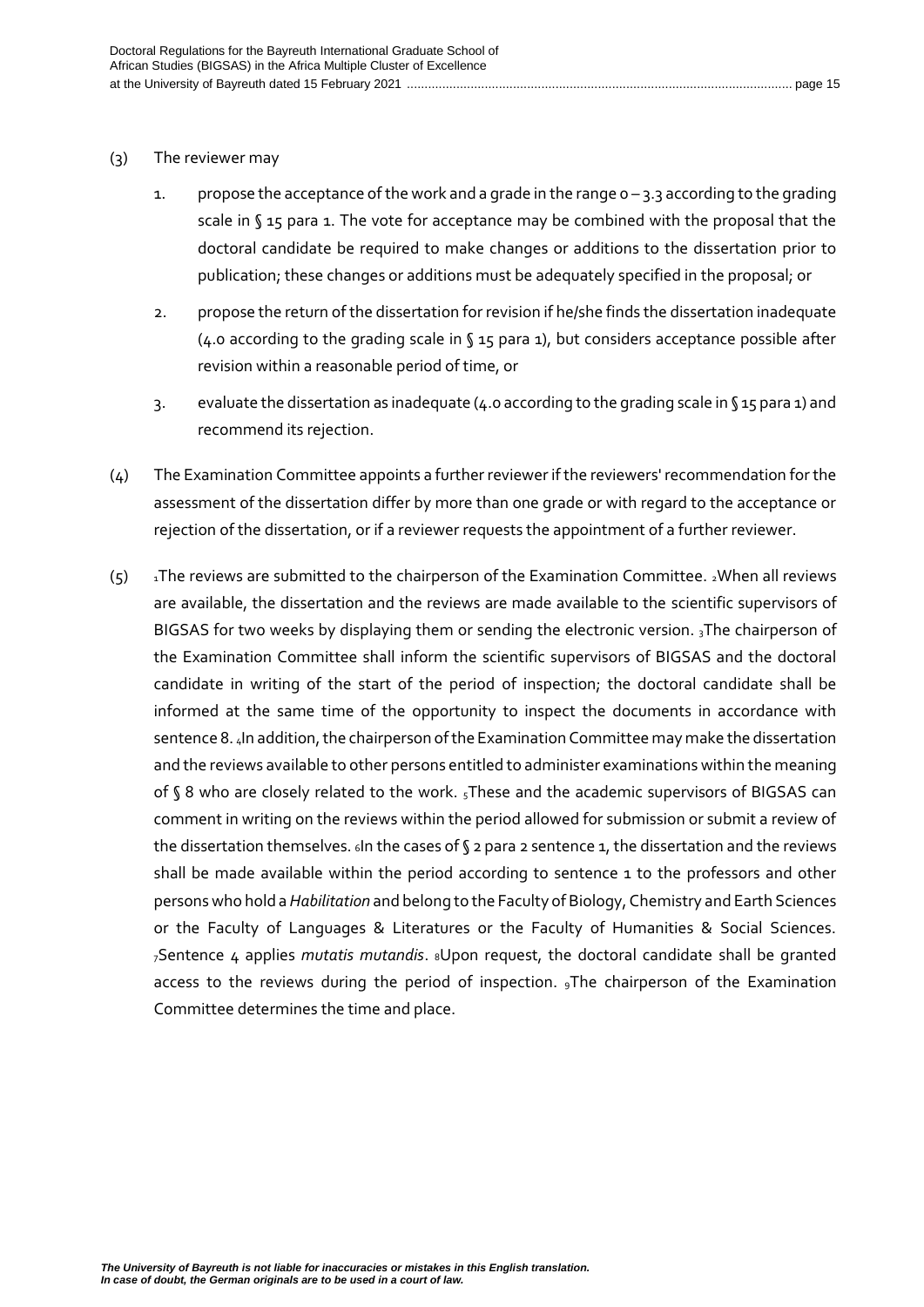- (6)  $_1$ After the expiry of the period of inspection, the Examination Committee decides on the assessment of the dissertation on the basis of the submitted reviews and any comments submitted in accordance with paragraph  $5$  sentences  $4$  and  $6.$   $1$  f the grading of the reviewers differs, the Examination Committee should agree on a grade. 3If this is not possible, the grade is determined by the arithmetic mean of the proposed grades of the reviewers, calculated to two decimal places. 4If the dissertation is assessed with the grade satisfactory or a better grade, it is accepted; if it is assessed with the grade unsatisfactory, it is rejected.  $<sub>5</sub>At$  the meeting of the Examination</sub> Committee, the reviewers and the university lecturers who have submitted comments in accordance with paragraph 5 sentences 4 and 6, or who have submitted a review themselves, shall be given the opportunity to present their views. 6The Examination Committee may combine the acceptance of the dissertation with the requirement that the doctoral candidate make changes or additions prior to publication, the content of which must be specifically stated.
- (7) Ihe Examination Committee may appoint one or more additional reviewers before deciding on the assessment of the dissertation. 2The further procedure in this case shall be in accordance with paragraphs  $1, 2, 4$ , and  $5.$
- $(8)$  1If at least one of the reviewers has suggested that the dissertation be returned for revision, the Examination Committee decides whether the dissertation should be returned for revision; return for revision is considered if a revision is expected within one year. <sup>2</sup>The Examination Committee may appoint one or more additional reviewers before deciding on the return of the dissertation. 3If the Examination Committee decides to return the dissertation for revision, the doctoral candidate must submit the revised dissertation within one year of the return of the dissertation; at the doctoral candidate's request, the Examination Committee may extend this period. 4A revised dissertation shall be assessed by the reviewers appointed for the original dissertation, insofar as they are still available; in all other respects, paragraphs 1 - 6 apply. <sub>5</sub>If the doctoral candidate does not submit the revised dissertation in due time or if it is rejected, the doctoral examination is terminated without success; the chairperson of the Examination Committee shall notify the candidate of this in writing in accordance with  $\zeta$  2 para 5.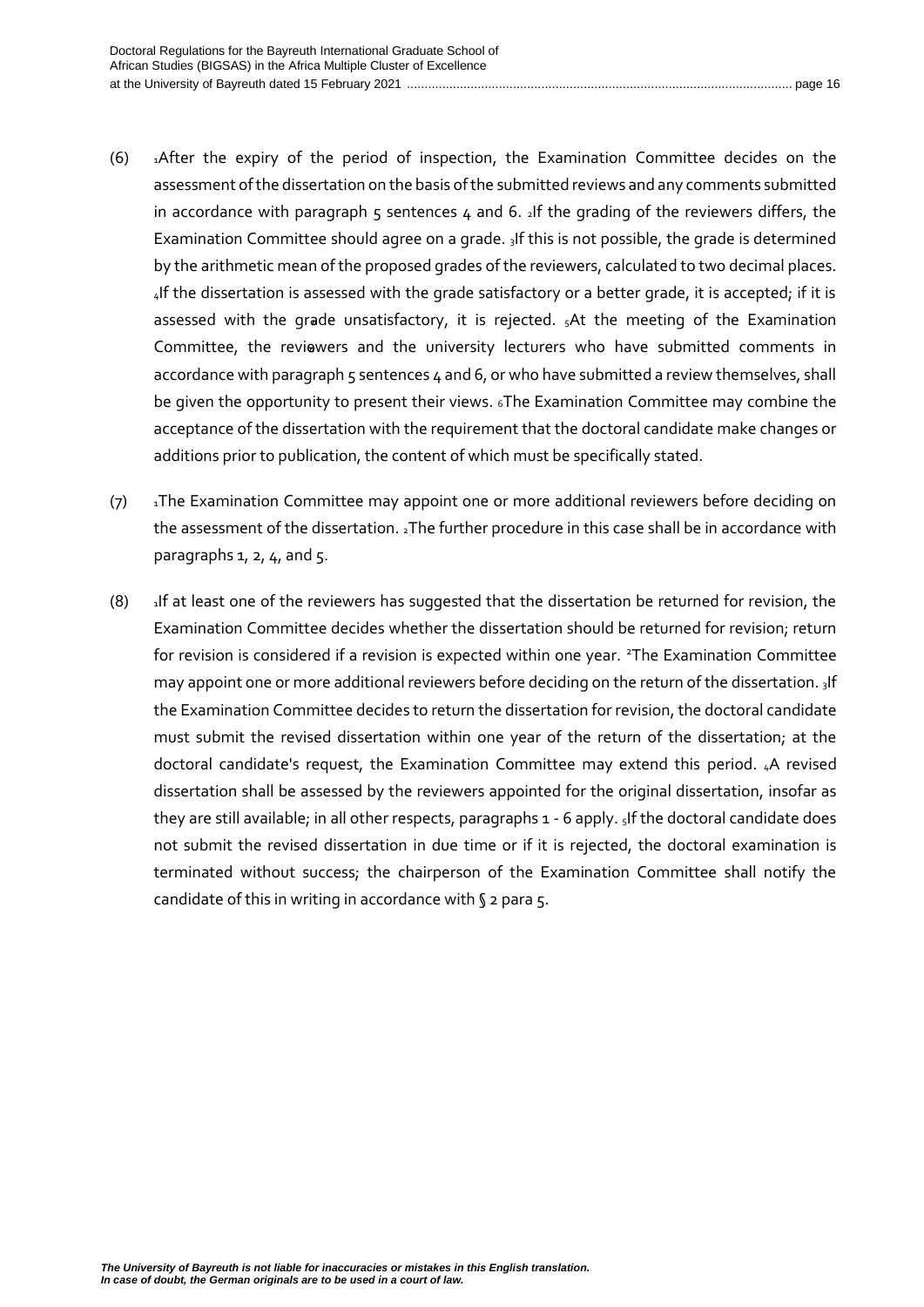# **§ 14**

### **Viva voce**

- <span id="page-16-0"></span>(1)  $\Box$  1The viva voce is a collegiate individual examination.  $\Box$ It should show whether the doctoral candidate has an in-depth understanding of his or her subject and other subject areas touched upon by it and can appropriately apply methods and theories essential to his or her subject.
- (2)  $\lambda$ The chairperson of the Examination Committee shall, in agreement with the examiners, determine the date for the viva voce and shall invite the following in writing:
	- 1. the doctoral candidate,
	- 2. the examiners,
	- 3. the members of the Steering Committee,
	- 4. the Members of BIGSAS in accordance with the BIGSAS Regulations dated 31 August 2019 (as amended), and
	- 5. other university lecturers who are close to the dissertation in terms of subject matter,
	- 6. in the cases of  $\S$  2 para 2 sentence 1, the members of the Faculty of Biology, Chemistry & Earth Sciences or the Faculty of Languages & Literatures or the Faculty of Humanities & Social Sciences,

and announces the date to the deans of the university and publish the same as a public university notice. 2The doctoral candidate must be invited in writing at least 14 days before the start of the viva voce.  $3$ He or she may forgo the period of summons.

- (3)  $\overline{1}$  1The chairperson of the Examination Committee shall chair the viva voce and ensure that it is conducted properly in accordance with the following regulations. 2Examiners are the members of the Examination Committee. 3All other university lecturers present have the right to ask questions. 4The viva voce examination shall generally be two hours in duration. 5A written record of its course is to be made.
- $(4)$  Ihe dissertation is publicly defended in the viva voce. 2The doctoral candidate opens the viva voce with a presentation of approximately 20 minutes in which he or she presents the findings of his or her dissertation.
- $(5)$  1In justified exceptional cases, in particular in the case of binational doctorates (§ 17), the chairperson of the Examination Committee may approve the participation of individual examiners in the colloquium via video conference. 2Prior to approval, the written consent of the doctoral candidate must be obtained.  $3$ The majority of the examiners and all examiners who are members of the University of Bayreuth must be present in person. 4Compliance with data protection regulations is required, in particular the use of secure transmission paths for the video conference.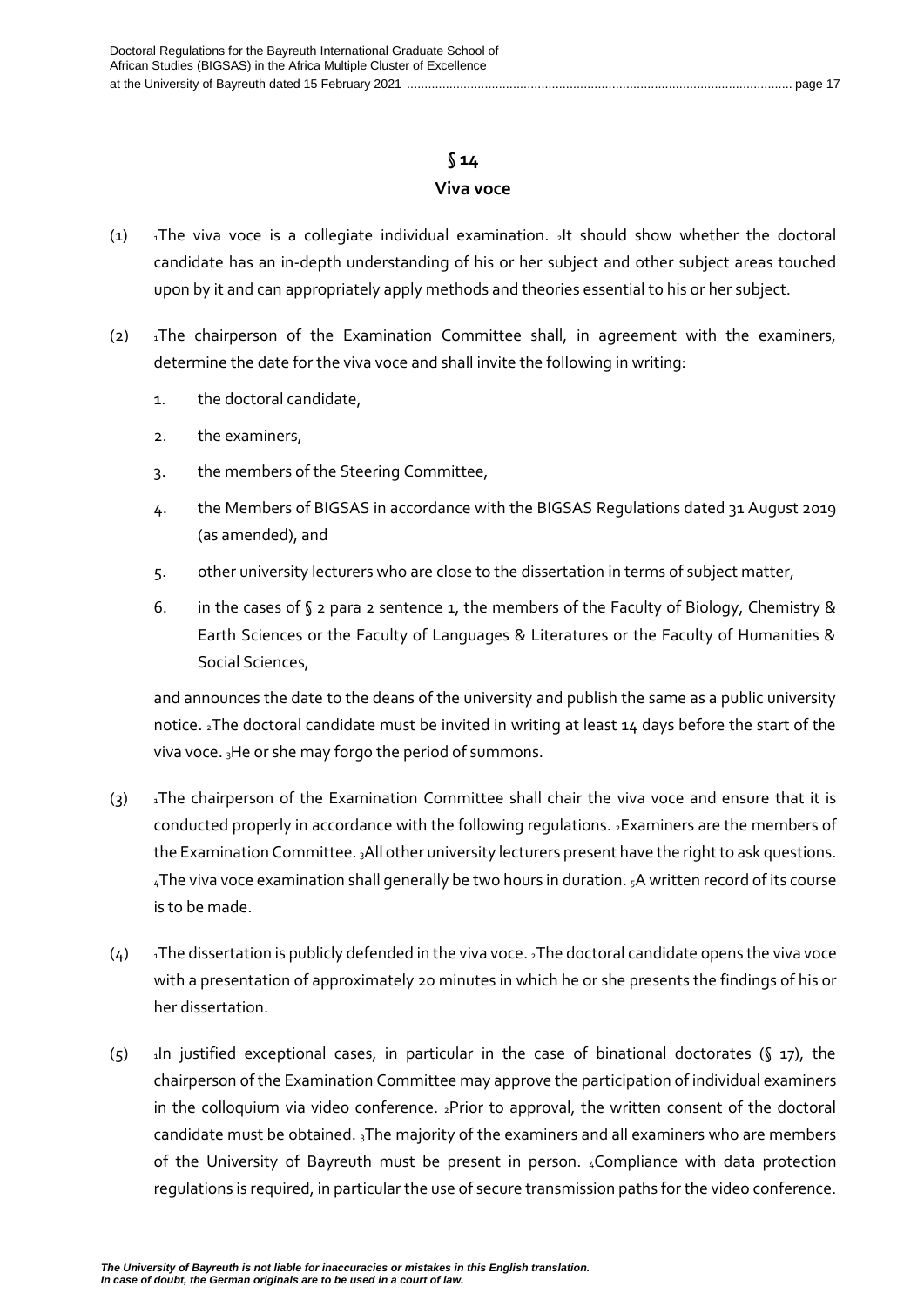- (6)  $\text{I-Following}$  the viva voce, the examiners determine the oral grade in camera.  $\text{I-Each}$  examiner shall propose a grade in accordance with  $\sqrt{3}$  15 para 1.  $\frac{1}{3}$ The viva voce is passed if all examiners have awarded at least the grade satisfactory. 4If the grading of the examiners differs, they should agree on one grade.  $51f$  this is not possible, the grade is determined by the arithmetic mean of the proposed grades of the examiners, calculated to two decimal places.
- $(7)$  If the viva voce is not passed, the chairperson of the Examination Committee shall notify the doctoral candidate of this in accordance with § 2 para 5. 2The doctoral candidate may repeat the failed viva voce once. 3The application for repetition must be submitted to the chairperson of the Examination Committee within six months of the announcement of having failed the viva voce; on application, the Examination Committee may extend this period for special reasons for which the candidate is not responsible. 4If the doctoral candidate does not apply for the repetition of the viva voce in due time or does not pass the viva voce even after the repetition, the doctoral examination process ends without success; sentence 1 applies accordingly.
- (8) The doctoral examination process shall be deemed to have been terminated without success if the doctoral candidate fails to appear at the viva voce for reasons for which he or she is responsible or withdraws from the viva voce after it has commenced; the chairperson of the Examination Committee shall issue a written notification of this in accordance with § 2 para 5.

### **§ 15 Assessment of doctoral performance, overall grade**

<span id="page-17-0"></span>(1) The dissertation and the performance in the viva voce are each assessed with one of the following grades:

with distinction  $(o; o.3)$  = summa cum laude, very good  $(0.7; 1.0; 1.3)$  = magna cum laude, good (1.7; 2.0; 2.3) = cum laude , satisfactory  $(2.7; 3.0; 3.3)$  = rite, unsatisfactory (4.0).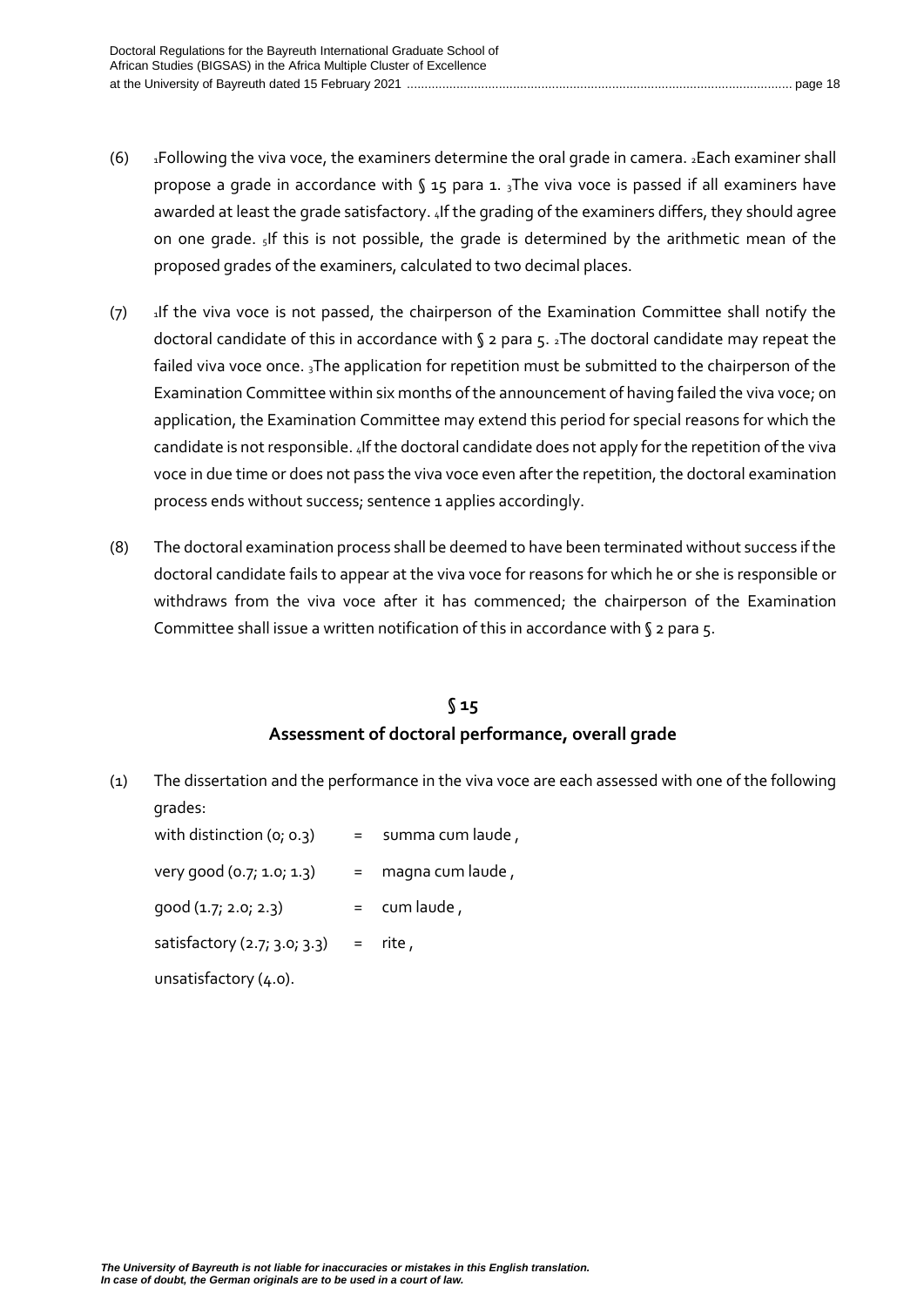(2)  $\overline{1}$ The overall grade of the doctorate is determined by the chairperson of the Examination Committee; it is calculated as the arithmetic mean of the grade of the dissertation and the grade of the viva voce, with the grade of the dissertation being counted twice. 2Two decimal places are taken into account without rounding.  $_3$ This results in an average of

0,00 to 0,50 the grade summa cum laude ,

0,51 to 1,50 the grade magna cum laude ,

1,51 to 2,50 the grade cum laude ,

2,51 to 3,30 the predicate rite .

(3) <sup>1</sup>After the overall grade of the doctorate has been determined, the chairperson of the Examination Committee hands out an interim notification to the doctoral candidate. 2It contains the overall grade, the grade of the dissertation and the grade of the viva voce. 3The provisional notification shall be signed by the chairperson of the Examination Committee under the date of the viva voce; it does not entitle the holder to use the doctoral title.

### **§ 16**

### **Cooperation with universities of applied science (HAW)**

- <span id="page-18-0"></span>(1) BIGSAS enables the cooperative execution of doctorates with universities of applied science/HAWs and/or joint doctorates with Bavarian universities of applied science/HAWs on the basis of the agreement of the Bavarian higher education institutions of 19 October 2015 as part of the provisions of the present doctoral regulations.
- (2) Further provisions can be made through cooperation agreements between the higher education institutions.

### **§ 17**

### **Doctorate in joint supervision with a foreign partner institution**

- <span id="page-18-1"></span>(1) A doctorate carried out jointly with a foreign partner institution requires that
	- 1. the doctoral candidate must meet the requirements for acceptance to pursue a doctorate and for admission to the doctoral examination process both according to the present doctoral regulations ( $\sqrt{\}4$ , 5, and 9) and according to the corresponding regulations of the partner institution.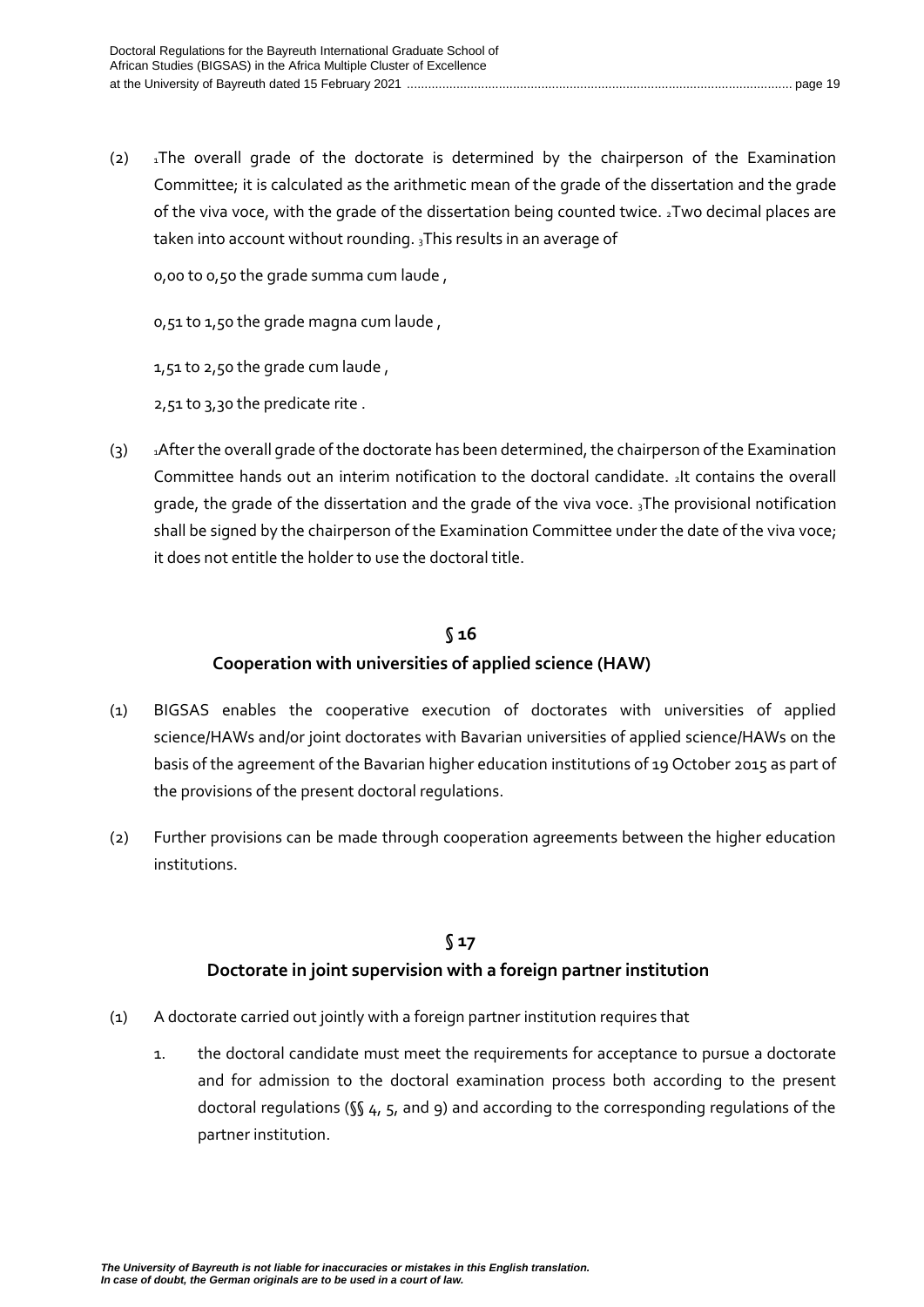- 2. the foreign partner institution must be authorised to award doctoral degrees according to its national legal regulations and the academic degree to be awarded by it may be recognised in Bavaria according to the provisions of BayHSchG dated 23 May 2006 (BayRS 2210-1-1-WFK) as amended, and
- 3. a contract be concluded with the foreign partner institution by the Steering Committee concerning the implementation of the joint doctorate.
- (2)  $\frac{1}{10}$  1.1 accordance with the more detailed provisions of the contract pursuant to para 1 number 3, BIGSAS or the foreign partner institution may be the lead institution of the process. 2The contract must contain provisions on the number of copies to be submitted (Article 9 para 1 sentence 5 number 3) and the number of deposit copies to be delivered in the event of passing (Article 20 para 1 sentence 1 number 1).  $_3$ The doctoral candidate receives a copy of the contract.
- (3)  $\frac{1}{1}$ The dissertation is to be submitted to the lead institution. 2A dissertation which has already been submitted to one of the participating institutions and accepted or rejected prior to the conclusion of an agreement in accordance with para 1 number 3 may not be the subject of a joint doctorate.
- $(4)$  1The lead institution appoints reviewers for the dissertation. 2At least one reviewer must be a member of the University of Bayreuth. 3If the reviews are not written in German, English, or French, the lead institution shall provide translations into one of these languages. 4Once the reviews have been received, they and the dissertation are submitted to the foreign institution and to BIGSAS. 5Both institutions decide independently on the acceptance of the dissertation and its assessment.  $6$ If one of the two institutions rejects the dissertation, the joint process is terminated.  $7$ If the dissertation was only rejected by the foreign partner institution, the process at BIGSAS is continued according to the general provisions of the present doctoral regulations.
- $(5)$  1If the dissertation has been accepted by both institutions, the viva voce takes place at the lead institution. 2When deciding on the acceptance and assessment of the viva voce, equal participation of both institutions must be ensured; this can be achieved by equal composition or weighting of the examiners' votes. 3In the case of a viva voce at BIGSAS, at least one examiner from the foreign partner institution is added to the examiners of BIGSAS in accordance with § 14 para 3. 4§14 para 6 shall apply to the vote of BIGSAS. 5If the representatives of one of the two institutions refuse to accept the performance in the oral examination, the joint process shall be terminated; para 4 sentence 7 shall apply *mutatis mutandis*.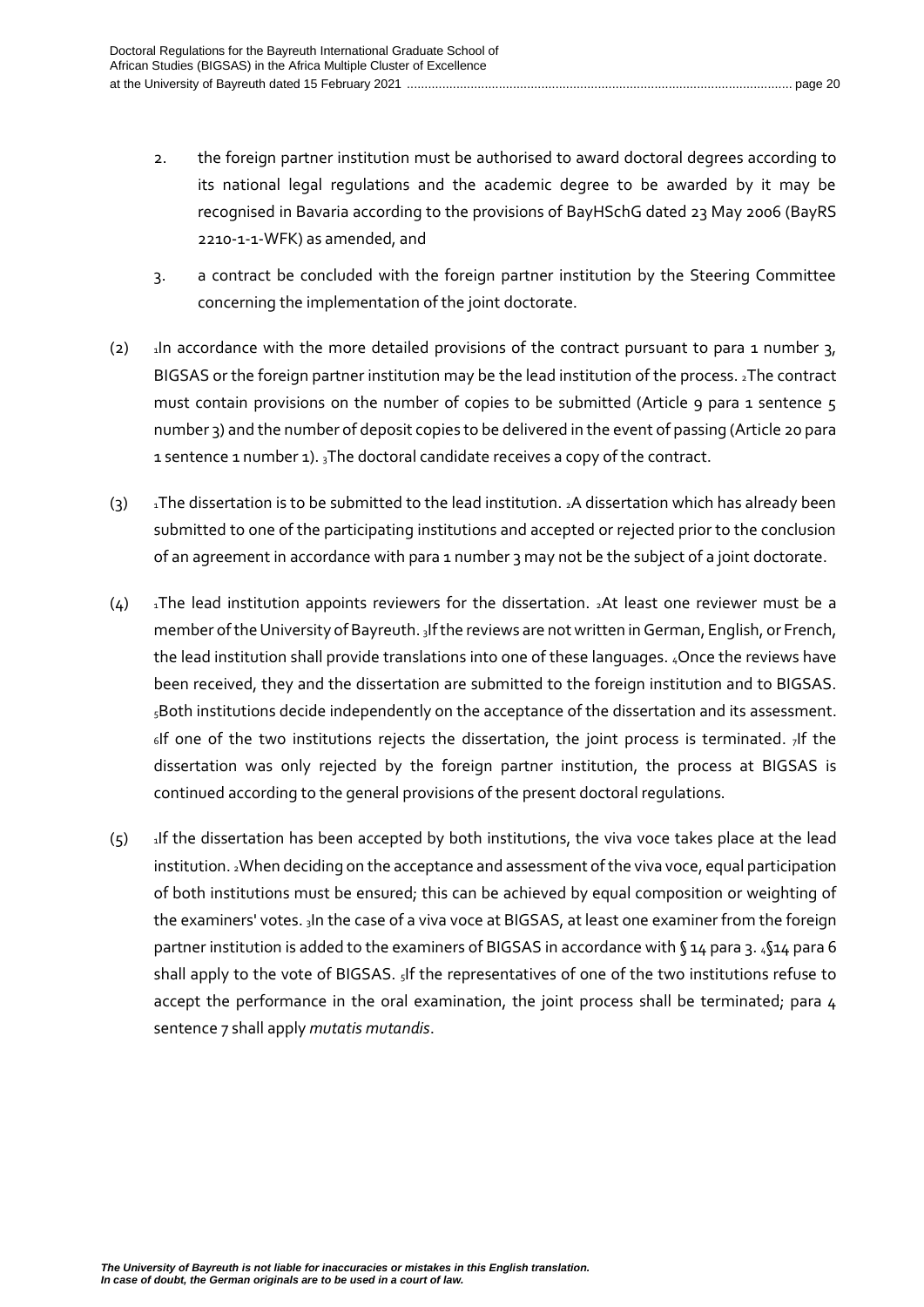(6) <sup>1</sup>After successful completion of the doctoral examination process in joint supervision with a foreign partner institution, a joint doctoral certificate signed by both institutions shall be issued, by way of derogation from § 21, stating that it is a doctoral degree jointly awarded by the participating institutions in accordance with  $\sqrt{2}$  para 1 for an academic achievement. 1f, by way of derogation from sentence 1, a doctoral certificate is issued by the University of Bayreuth and a doctoral certificate is issued by the foreign institution, it shall be expressed in both certificates by way of connection or in some other manner that both certificates relate to a joint doctorate and that the doctoral candidate is entitled to use the German doctoral degree in Germany and the corresponding doctoral degree abroad. 3The contract in accordance with para 1 number 3 must ensure that any additional certificate awarded by the foreign educational institution contains a reference to the joint doctorate with BIGSAS.

# **§ 18 Access to examination documents**

<span id="page-20-0"></span>1After receipt of the notification in accordance with § 15 para 3 or after unsuccessful completion of the doctoral examination process, the doctoral candidate may inspect the doctoral examination documents. <sub>2</sub>The application must be submitted to the Dean of BIGSAS in his or her capacity as chairperson of the Steering Committee within one month of receipt of the interim notification in accordance with § 15 para 3 or of the unsuccessful completion of the doctoral examination process. 3He or she determines the time and place for granting access to examination documents. 4The procedure for inspection in these and other cases in which a request for access is made is governed by Art. 29 ff. BayVwVfG.

# **§ 19 Invalidation**

- <span id="page-20-1"></span>(1) If the doctoral candidate has cheated in a doctoral examination, the Examination Committee shall declare the doctoral examination failed; if the doctoral examination process has not yet been completed, it shall be discontinued.
- (2) If the deception only becomes known after the examination certificate or the certificate has been issued, the Examination Committee shall withdraw it.
- (3) If the registration requirements for the doctoral examinations were not met by the doctoral candidate without this having involved any cheating on the part of the candidate, and if this fact does not come to light until after the degree is issued, then this fault shall be considered rectified via the candidate's passing of the examination.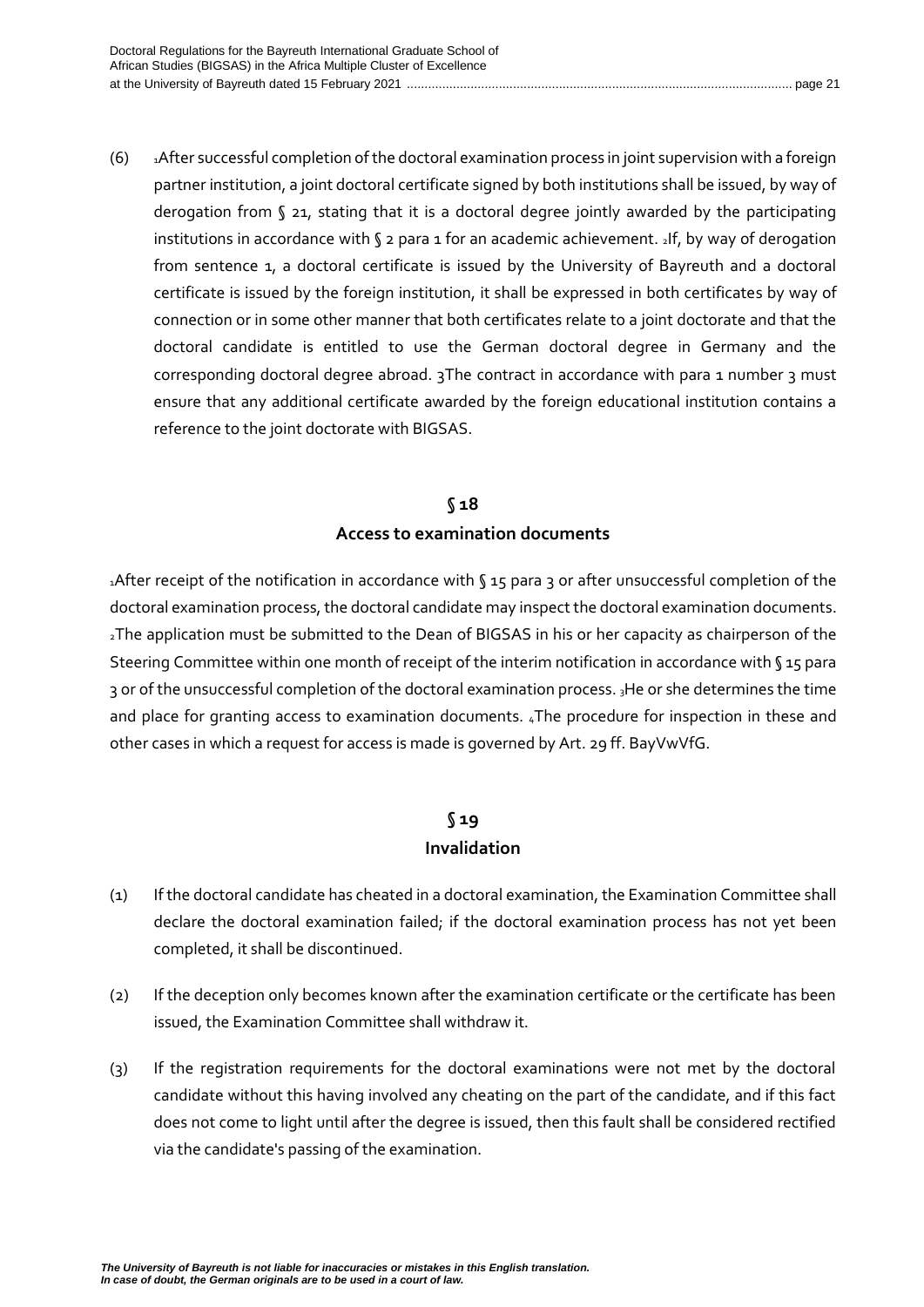- $(4)$  In all other respects, the withdrawal of admission to doctoral studies and the withdrawal of the doctoral degree shall be governed by the statutory provisions. 2The Examination Committee is responsible for the decision.
- $(5)$  1In the cases referred to in paras. 1, 2, and 4, the person concerned must be given the opportunity to comment before the decision is made. 2Decisions that adversely affect the candidate shall be substantiated in accordance with  $\zeta$  2 para 5 and shall be accompanied by information on how to appeal.

# **§ 20 Reproduction, deposit copies**

- <span id="page-21-0"></span>(1) <sup>1</sup>For the purpose of publication, the doctoral candidate must deliver the prescribed number of copies free of charge to the chairperson of the Examination Committee within one year of receiving the interim notification of the result of the examination passed, according to the type of publication chosen by him or her. 2Theses already published in accordance with § 12 para 3 do not have to be published again. 3The following publication types can be selected:
	- 1. seven copies, provided that the dissertation appears as an independent publication in the book trade or as a monograph in a series of publications; the publication must bear an ISBN or ISSN number; the publication must be identified as a dissertation on the reverse of the title page, stating the location of the dissertation; publications funded with printing subsidies from the Excellence Strategy must contain a reference to this funding; or
	- 2. five copies, if the dissertation is published in electronic form on the Internet via the University Library, whereby the data format and data carrier are to be agreed with the University Library.

<sup>4</sup>In the case of number 2, the doctoral candidate must transfer to the university the right to produce and distribute further copies of his/her dissertation or to make them available in data networks within the framework of the statutory duties of the university libraries.

(2) In addition to the deposit copies, the doctoral candidate submits an abstract of no more than one page in German, English, or French, approved by the supervisor, to the chairperson of the Examination Committee for the purpose of publication. 2Upon request by the candidate, the Examination Committee may extend the deadline for delivery of the deposit copies up to a total period of three years.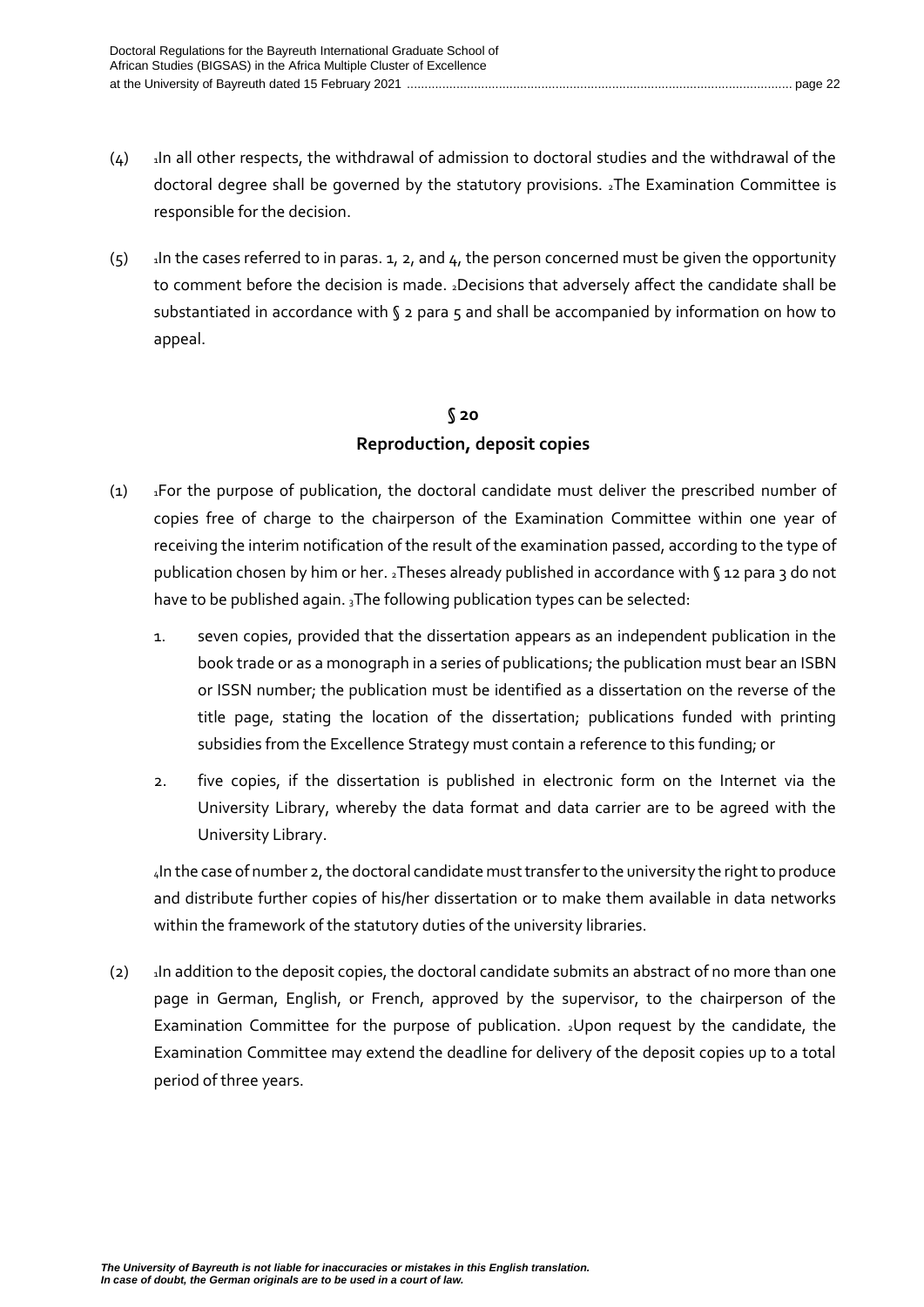- (3)  $\overline{1}$ The doctoral candidate must submit to the chairperson of the Examination Committee a confirmation from the supervisor that any conditions required by the Examination Committee have been fulfilled and that any other deviations from the submitted version have only been made with the consent of the supervisor. 2Otherwise, the dissertation is to be published in the version in which it was finally assessed.
- (4) If the doctoral candidate misses the deadline for the delivery of the deposit copies, all rights acquired through the successful completion of the examination process expire; §11 para 1 sentence 6 applies *mutatis mutandis*.

# **§ 21 Certificate and completion of the doctorate**

- <span id="page-22-0"></span>(1)  $\frac{1}{1}$  1If the requirements specified in § 20 are met, BIGSAS issues a certificate in German stating that the doctoral examination has been passed. 2In addition, an English or a French translation will be provided.
- (2)  $\alpha$ The certificate confirms the successful completion of the doctorate, stating the title of the dissertation and the final grade. 2It is signed by the Dean of BIGSAS and the President of the University of Bayreuth.  $_3$ In the cases of § 2 para 2 sentence 1, the diploma shall additionally be signed by the Dean of the Faculty of Biology, Chemistry & Earth Sciences or the Faculty of Languages & Literatures or the Faculty of Humanities & Social Sciences. 4The date of the certificate is the date of the viva voce.
- (3)  $1$ The certificate, together with its translation, is handed out by the Dean of BIGSAS.  $2$ The awarding of the doctoral degree marks the completion of doctoral studies; it entitles the doctoral candidate to use the doctoral degree for which he or she applied.
- (4) After a successful oral examination, the doctoral diploma can be issued prematurely upon application if the doctoral candidate submits a text of the dissertation approved for reproduction by the academic supervisor in a file format suitable for online publication, as agreed with the University of Bayreuth Library, and grants the University of Bayreuth Library the right to publish this text if he or she does not fulfil his or her obligation to reproduce the dissertation and deliver the deposit copies within the deadlines set out in § 20 para 1 and 2; § 20 para 4 shall not apply in this case. In addition, the doctoral candidate delivers five printed or print-like copies of the dissertation to the chairperson of the Examination Committee.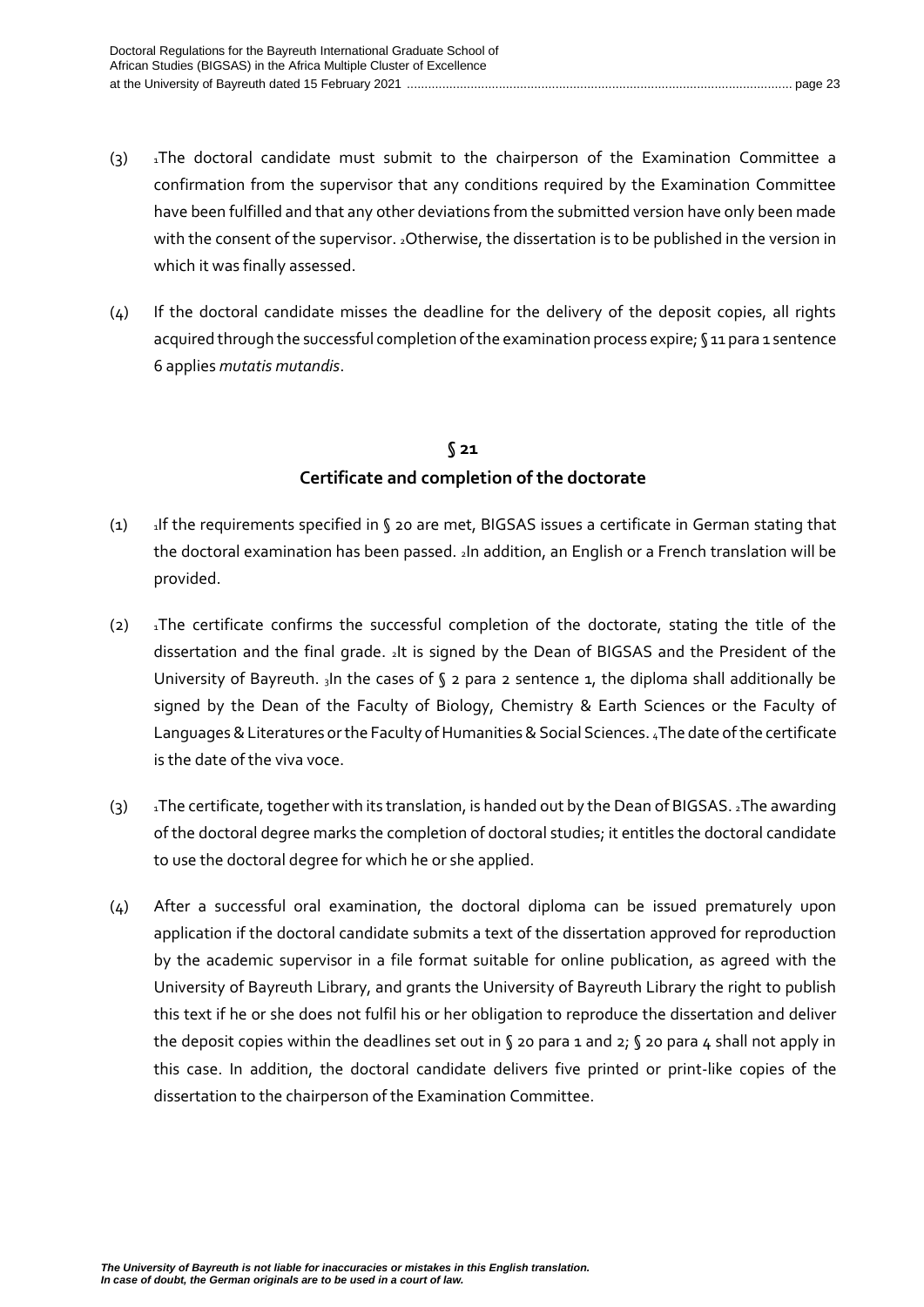(5) In the case of doctorates awarded in cooperation with universities of applied science/HAWs (§ 16), the university of applied science/HAW involved must also be stated on the diploma.

### **§ 22 Honorary doctorate**

- <span id="page-23-0"></span>(1) <sup>1</sup>BIGSAS may award an honorary doctorate for extraordinary scientific, artistic, cultural, or social achievements. 2The honorary doctorate procedure is initiated upon justified request of at least one third of the academic supervisors of BIGSAS.  $_3$ The request must be addressed to the Dean of BIGSAS.
- (2)  $\blacksquare$  1The academic supervisors of BIGSAS appoint at least two professors to review the extraordinary scientific or artistic achievements of the person to be honoured. 2The reviews are submitted to the academic supervisors of BIGSAS together with the application.
- (3) The academic supervisors of BIGSAS decide on the award of the honorary doctorate.
- $(4)$  1The President of the University of Bayreuth and the Dean of BIGSAS confer the honorary doctorate by presenting the honoured person with a diploma. 2The diploma shall acknowledge the scientific or artistic achievement.

### **§ 23 Consideration of extenuating life circumstances**

- <span id="page-23-1"></span>(1)  $\overline{1}$  1The use of the protection periods of the Maternity Protection Law (MuSchG) must be quaranteed. <sup>2</sup>Upon application, the claiming of parental leave in accordance with the Federal Parental Allowance and Parental Leave Law (Bundeselterngeld- und Elternzeitgesetz, BEEG) as well as of periods for the care of a close relative within the meaning of §7 para 3 of the Nursing Care Leave Law (PflegeZG) who is in need of care within the meaning of §14 and §15 of the Eleventh Book of the Social Code (Sozialgesetzbuch, SGB XI) shall be guaranteed. 3The appropriate evidence must be furnished; any changes in status are to be reported immediately.
- (2)  $\mu$ If duly requested, periods during which doctoral research was impossible or only possible to a limited extent for reasons beyond the doctoral student's control shall be taken into account with regard to the examination schedule. 2The appropriate evidence must be furnished; in particular,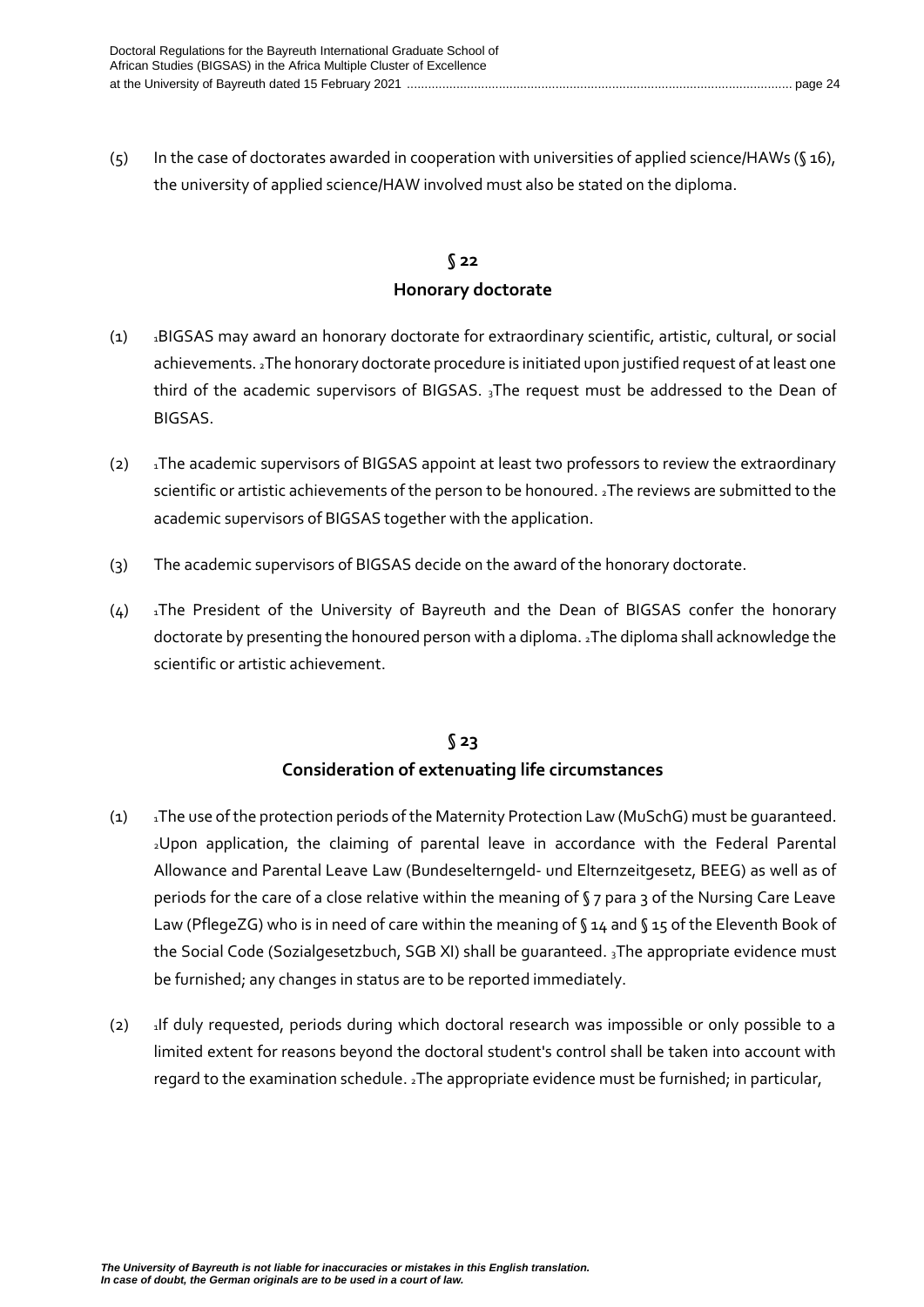medical certificates must be submitted. 3Any changes in status are to be reported immediately.

# **§ 24 Consideration of the special needs of disabled persons**

<span id="page-24-0"></span><sup>1</sup>For the sake of ensuring equal opportunities, the particular needs of disabled applicants and doctoral researchers are to be appropriately accommodated. 2Upon written request by the applicant or doctoral candidate, the Steering Committee shall determine the form in which he or she shall take his or her examination or grant an extension of working hours of up to half the normal working hours, depending on the severity of the proven examination disability. 3Evidence of disability is to be provided by way of a medical certificate, which confirms that the applicant or candidate is unable (entirely or in part) to take the examination in its usual form due to a lasting or permanent disability. 4The request must be attached to the application for the opening of the doctoral examination process. 5If the request is submitted later, it shall only be valid for subsequent examinations.

# **§ 25 Transitional provisions, effective date**

- <span id="page-24-1"></span>(1) The present doctoral regulations come into force on 16 February 2021; at the same time the BIGSAS doctoral regulations dated 15 September 2017 (AB UBT 2017/067), subject to para 2 and 3, cease to have effect.
- (2) For doctoral candidates who have already been admitted to BIGSAS in accordance with § 5 of the doctoral regulations of BIGSAS dated 15 September 2017 (AB UBT 2017/067) prior to the entry into force of the present doctoral regulations, the provisions of the present regulations shall only apply if they declare in writing to the Steering Committee within six months of the announcement of the present regulations that they wish to continue their doctorate in accordance with the present regulations.
- (3) Doctoral candidates who have already applied for admission to the doctoral examination process in accordance with § 10 of the doctoral regulations of BIGSAS dated 15 September 2017 (AB UBT 2017/067) before the present doctoral regulations come into force or who apply for admission to the doctoral examination process within six months of the publication of the present regulations without previously submitting a declaration in accordance with para 2 to the Steering Committee, shall continue their doctorate in accordance with the provisions of the BIGSAS doctoral regulations dated 15 September 2017 (AB UBT 2017/067).